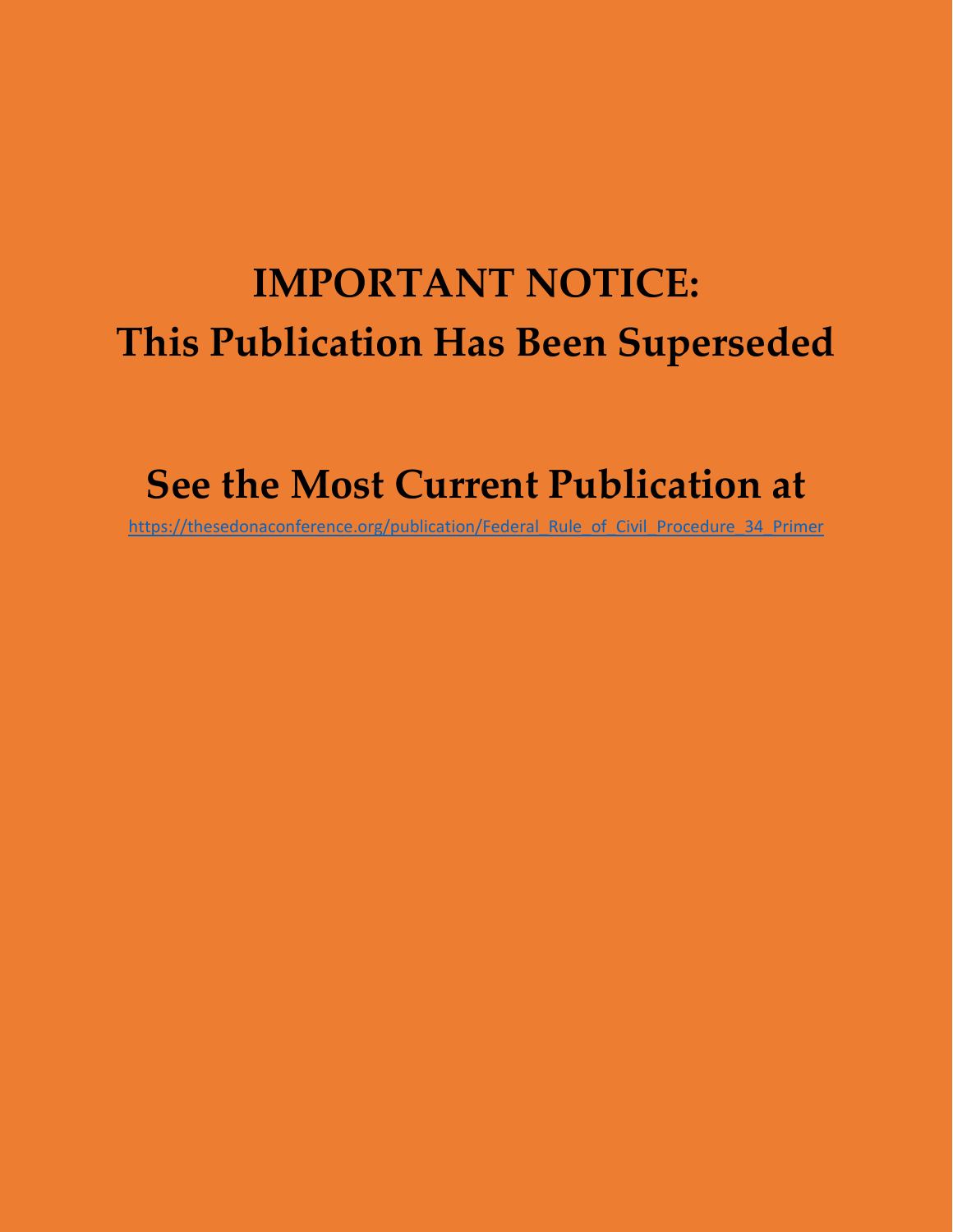

# THE SEDONA CONFERENCE

# *Federal Rule of Civil Procedure 34 Primer*

A Project of The Sedona Conference Working Group on Electronic Document Retention & Production (WG1)

September 2017 PUBLIC COMMENT VERSION Submit comments by **Nov 15, 2017**, to comments@sedonaconference.org.

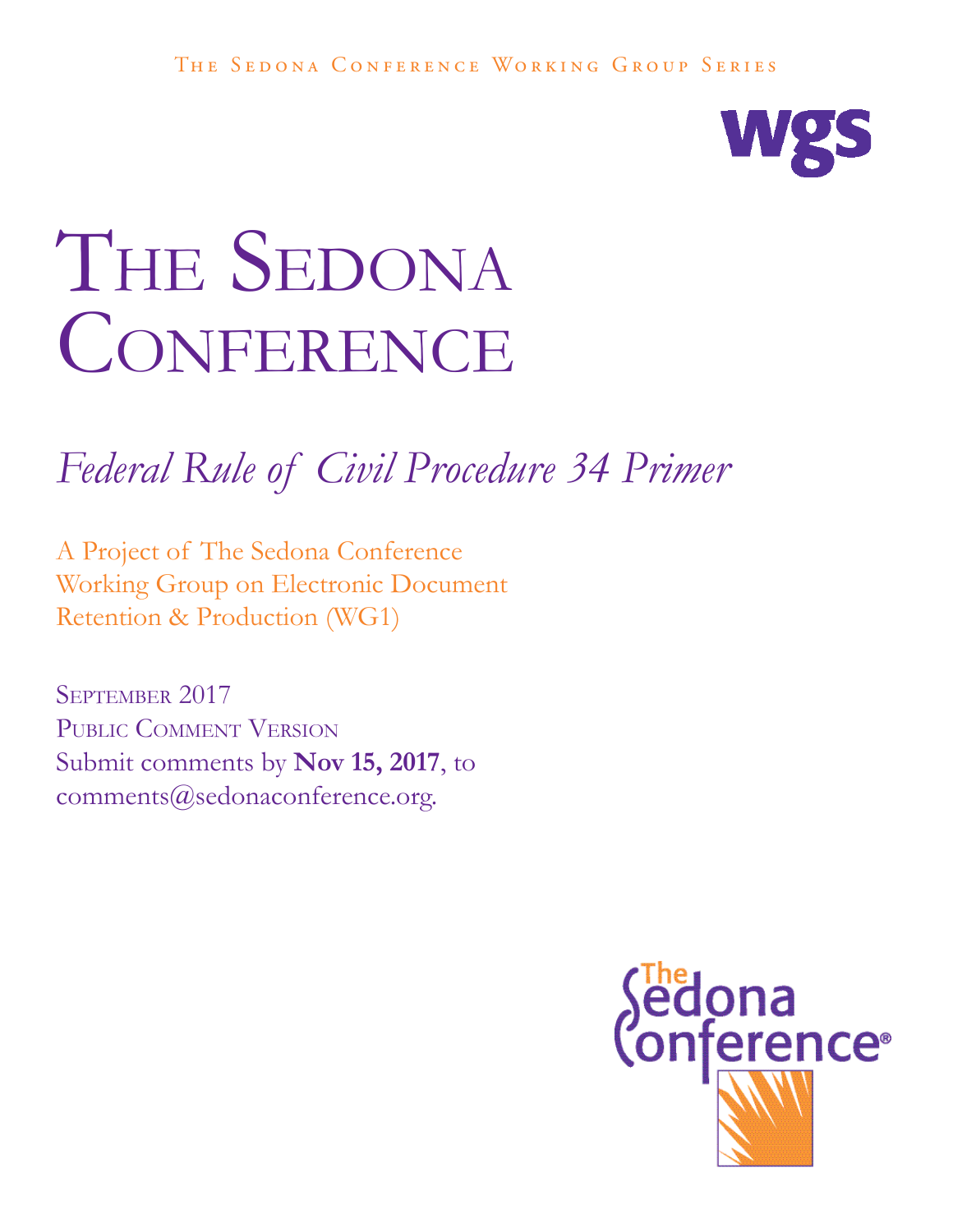## **The Sedona Conference Federal Rule of Civil Procedure 34 Primer**

*A Project of The Sedona Conference Working Group on Electronic Document Retention and Production (WG1)*

#### **SEPTEMBER 2017 PUBLIC COMMENT VERSION**

| Author:                             | The Sedona Conference |  |  |
|-------------------------------------|-----------------------|--|--|
| <b>Drafting Team Members:</b>       | Brian D. Clark        |  |  |
|                                     | Jennifer S. Coleman   |  |  |
|                                     | Alison A. Grounds     |  |  |
|                                     | K. Alex Khoury        |  |  |
|                                     | Greg M. Kohn          |  |  |
|                                     | Jenya Moshkovich      |  |  |
|                                     | Michael J. Scimone    |  |  |
| Editors-in-Chief &                  |                       |  |  |
| <b>Steering Committee Liaisons:</b> | Annika K. Martin      |  |  |
|                                     | Martin T. Tully       |  |  |
| <b>Judicial Participant:</b>        | Hon. Andrew J. Peck   |  |  |
| Editor:                             | Susan McClain         |  |  |

The opinions expressed in this publication, unless otherwise attributed, represent consensus views of the members of The Sedona Conference Working Group 1. They do not necessarily represent the views of any of the individual participants or their employers, clients, or any organizations to which they may belong, nor do they necessarily represent official positions of The Sedona Conference.

We thank all of our Working Group Series Annual Sponsors, whose support is essential to our ability to develop Working Group Series publications. For a listing of our sponsors, click on the "Sponsors" navigation bar on the homepage of our website.

REPRINT REQUESTS:

Requests for reprints or reprint information should be directed to The Sedona Conference at [info@sedonaconference.org](mailto:info@sedonaconference.org) or 602-258-4910.

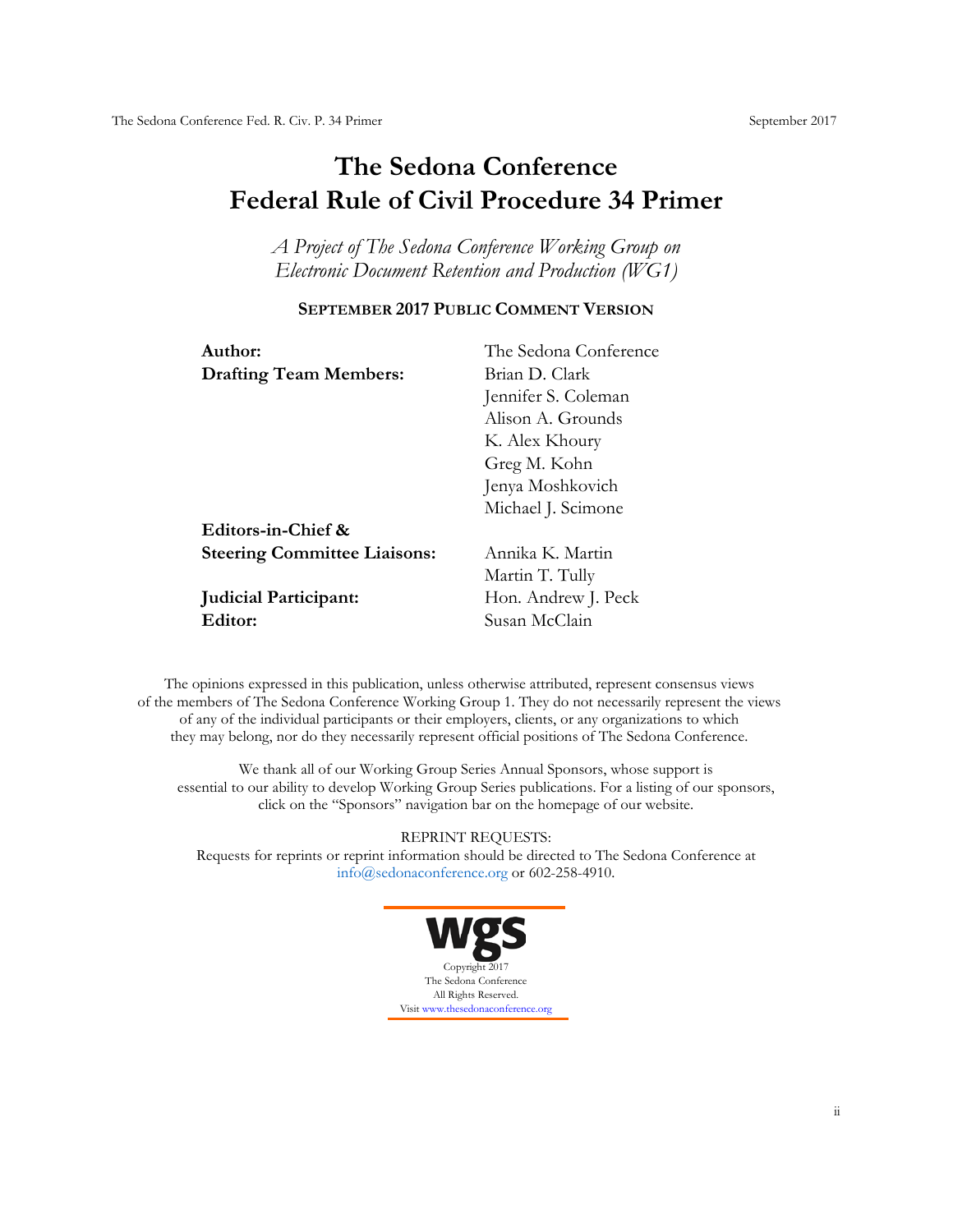## **Preface**

Welcome to the 2017 Public Comment Version of The Sedona Conference *Federal Rule of Civil Procedure 34 Primer*, a project of The Sedona Conference Working Group on Electronic Document Retention and Production (WG1). This is one of a series of Working Group commentaries published by The Sedona Conference, a 501(c)(3) research and educational institute dedicated to the advanced study of law and policy in the areas of antitrust law, complex litigation, and intellectual property rights. The mission of The Sedona Conference is to move the law forward in a reasoned and just way.

This Primer stems from the December 2015 changes to Federal Rule of Civil Procedure 34 ("Rule 34"), which were intended to address systemic problems in how discovery requests and responses traditionally were handled, and the observation that, over a year later, despite numerous articles, training programs, and conferences about the changes, their implementation had been mixed, at best. "Developments in Production under Rule 34" was a topic of discussion at the WG1 2016 Annual Meeting in Atlanta, which resulted in the formation of a Rule 34 Primer drafting team. A first draft was the subject of dialogue at the WG1 2017 Midyear Meeting in Minneapolis. Along the way, several courts issued firmly-worded opinions admonishing practitioners against continuing to use overly-broad, non-particularized requests for production and unhelpful, boilerplate objections. These opinions made clear that there would be consequences for those who continue to rely on their pre-December 2015 practices, templates, boilerplate objections, and forms. In short, this Primer aims to meet the need for a framework and guidance on how to comply with the requirements of amended Rule 34.

On behalf of The Sedona Conference, I want to thank all of the drafting team members for their dedication and contributions to this project. Team members that participated and deserve recognition for their work are: Brian D. Clark, Jennifer S. Coleman, Alison A. Grounds, K. Alex Khoury, Greg M. Kohn, Jenya Moshkovich, and Michael J. Scimone. The Sedona Conference also thanks the Honorable Andrew J. Peck for serving as Judicial Participant, and Annika K. Martin and Martin T. Tully for serving as both the Editors-in-Chief and Steering Committee Liaisons. Finally, The Sedona Conference and the Drafting Team are grateful to Karin Scholz Jenson for her exceptional efforts in developing the initial outline on which this Primer was based.

Please note that this version of the *Federal Rule of Civil Procedure 34 Primer* is open for public comment through November 15, 2017, and suggestions for improvement are very welcome. After the deadline for public comment has passed, the drafting team will review the public comments and determine what edits are appropriate for the final version. Please submit comments by email to comments  $@$ se[donaconference.org.](mailto:comments@sedonaconference.org)

In addition, we encourage your active engagement in the dialogue. Membership in The Sedona Conference Working Group Series is open to all. The Series includes WG1 and several other Working Groups in the areas of international electronic information management, discovery, and disclosure; patent litigation best practices; data security and privacy liability; and other "tipping point" issues in the law. The Sedona Conference hopes and anticipates that the output of its Working Groups will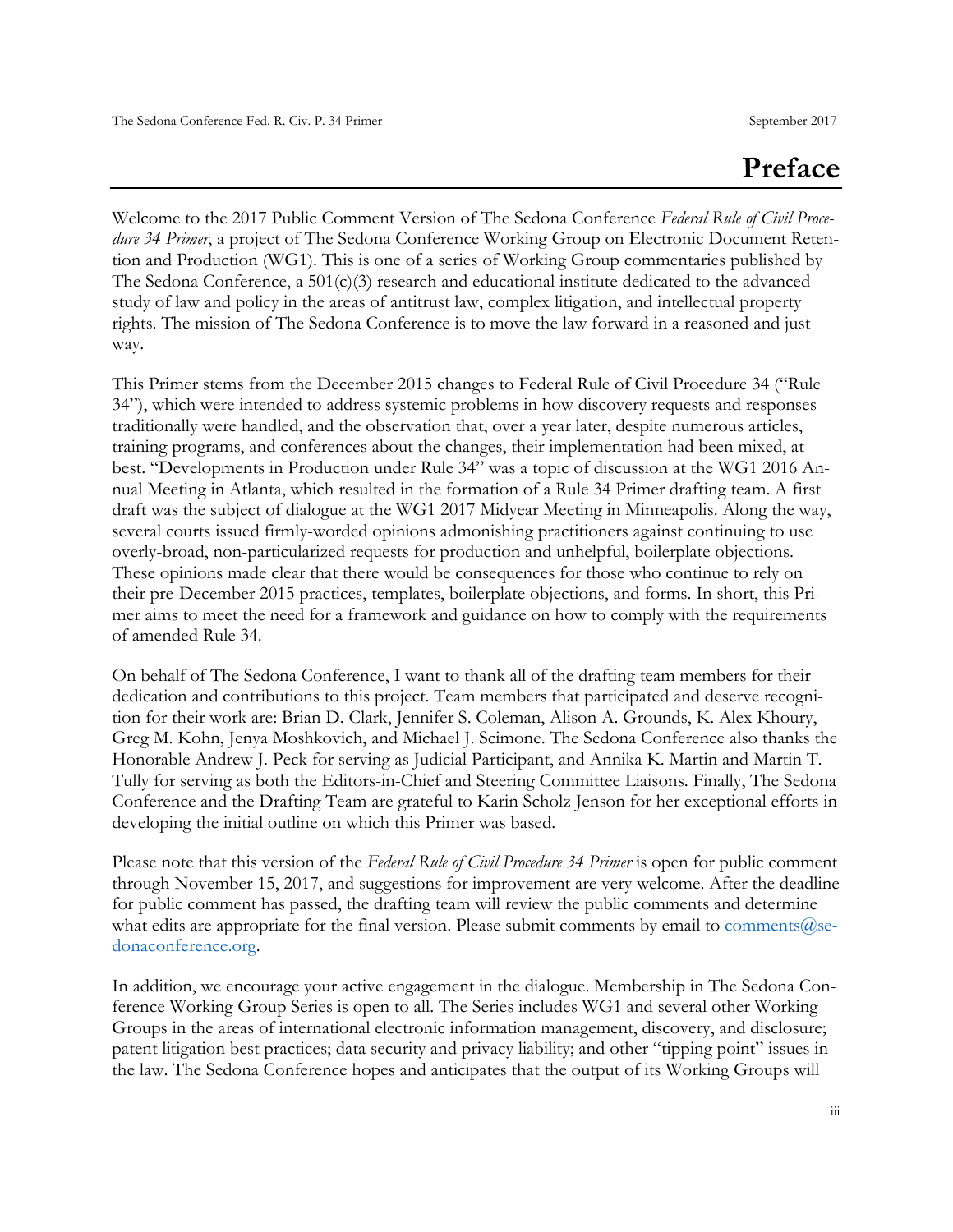evolve into authoritative statements of law, both as it is and as it should be. Information on membership and a description of current Working Group activities is available at [https://thesedonacon](https://thesedonaconference.org/wgs)[ference.org/wgs.](https://thesedonaconference.org/wgs)

Craig Weinlein Executive Director The Sedona Conference September 2017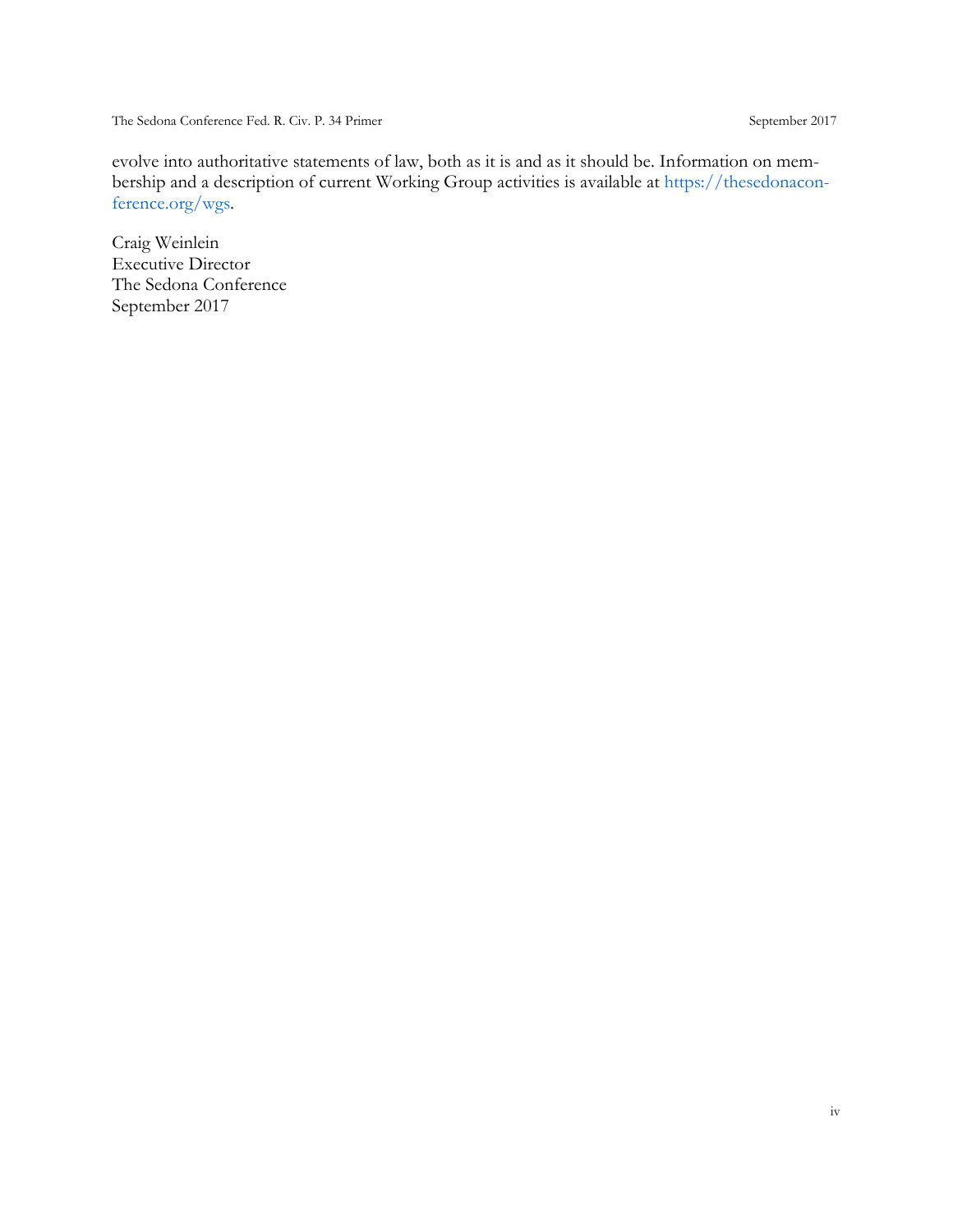## **Table of Contents**

| Ι.   |                                                                                   |             |                                                                                                  |  |  |  |  |
|------|-----------------------------------------------------------------------------------|-------------|--------------------------------------------------------------------------------------------------|--|--|--|--|
| П.   | 2015 Rules Amendments That Impact Requests for Production and Responses Thereto 2 |             |                                                                                                  |  |  |  |  |
| III. |                                                                                   |             |                                                                                                  |  |  |  |  |
|      | А.                                                                                |             |                                                                                                  |  |  |  |  |
|      |                                                                                   | $1_{\cdot}$ |                                                                                                  |  |  |  |  |
|      |                                                                                   | 2.          |                                                                                                  |  |  |  |  |
|      |                                                                                   | 3.          | Documentation of Resolutions Concerning Rule 34 Requests and Responses 5                         |  |  |  |  |
|      | В.                                                                                |             |                                                                                                  |  |  |  |  |
|      |                                                                                   | 1.          |                                                                                                  |  |  |  |  |
|      |                                                                                   | 2.          |                                                                                                  |  |  |  |  |
|      |                                                                                   | 3.          |                                                                                                  |  |  |  |  |
|      | C.                                                                                |             |                                                                                                  |  |  |  |  |
|      |                                                                                   | 1.          |                                                                                                  |  |  |  |  |
|      |                                                                                   | 2.          |                                                                                                  |  |  |  |  |
|      |                                                                                   | 3.          |                                                                                                  |  |  |  |  |
|      |                                                                                   | 4.          |                                                                                                  |  |  |  |  |
|      | D.                                                                                |             |                                                                                                  |  |  |  |  |
|      | Е.                                                                                |             |                                                                                                  |  |  |  |  |
|      |                                                                                   |             | Appendix A: Cases Interpreting the Specificity Requirements in Rule 34 and State Law Equivalents |  |  |  |  |
|      |                                                                                   |             | Appendix B: Standing Orders, Guidelines, and Checklists Regarding Requests for Production and    |  |  |  |  |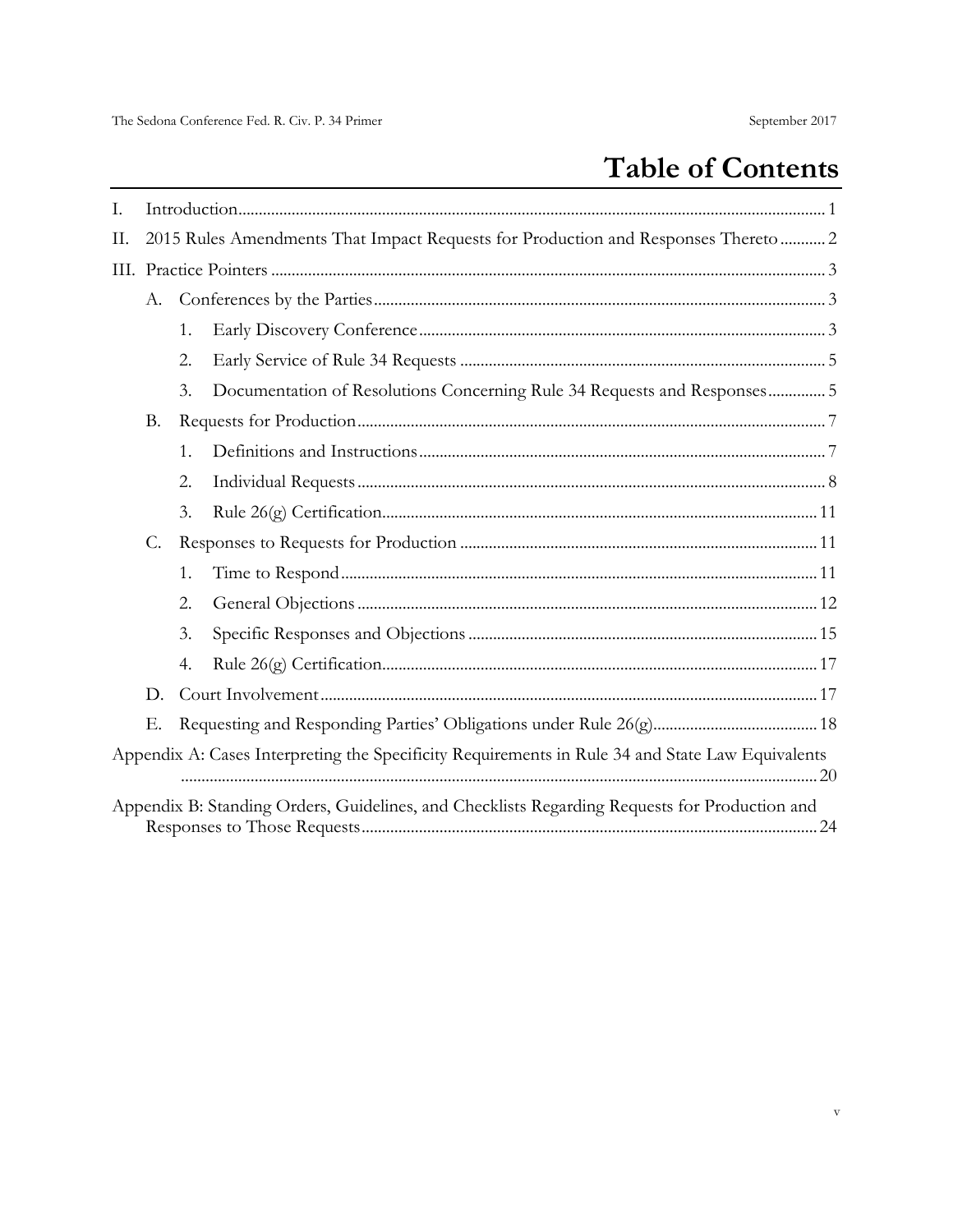#### <span id="page-6-0"></span>**I. INTRODUCTION**

As Chief Justice John G. Roberts observed, the changes to the Federal Rules of Civil Procedure ("Rule(s)") that became effective December 1, 2015, were intended to address systemic problems in how discovery requests and responses traditionally were handled.<sup>[1](#page-6-1)</sup> "[O]ne change that affects the daily work of every litigator is to Rule 34,"<sup>[2](#page-6-2)</sup> which was revised with the aim of "reducing the potential to impose unreasonable burdens by objections to requests to produce."[3](#page-6-3) Thus, the changes to Rule 34 were part of the broader aspiration to reduce the costs and delay in the disposition of civil actions by advancing cooperation among the parties, proportionality in the use of discovery proce-dural tools, and early and active judicial case management.<sup>[4](#page-6-4)</sup> The drafters of those amendments intended to address certain obstacles to securing "the just, speedy, and inexpensive determination of every action and proceeding," which in the context of Rule 34 included:

- overly broad, non-particularized discovery requests that reflexively sought all documents,<sup>[5](#page-6-5)</sup> regardless of the relevance to the claims and defenses at issue;
- overuse of boilerplate objections that provided insufficient information about why a party was objecting to producing requested documents;
- responses to requests that failed to clarify whether responsive documents were being withheld on the basis of objections; and
- responses that stated requested documents would be produced, without providing any indication of when production would begin, let alone completed, often followed by long delays in production.

Yet, "[d]espite the clarity of the no-longer-new 2015 Amendments," courts are still seeing "too many non-compliant Rule 34 responses."[6](#page-6-6) Many practitioners continue to rely on their prior practices, templates, boilerplate objections, and forms. This failure to adapt may be caused by a lack of awareness of the changes, but is more likely caused by many practitioners who are in "wait and see" mode, hoping that a clear picture of how to implement the amended Rules emerges from the case

- <span id="page-6-4"></span><sup>4</sup> *See* REPORT OF THE ADVISORY COMMITTEE ON FEDERAL RULES OF CIVIL PROCEDURE (May 2, 2014).
- <span id="page-6-5"></span><sup>5</sup> Throughout this Primer, the term "documents" is intended to include paper documents as well as electronically stored information (ESI), unless otherwise specified.
- <span id="page-6-6"></span><sup>6</sup> *Fischer*, 2017 WL773694, at \*3.

<span id="page-6-1"></span><sup>1</sup> *See* REPORT OF THE ADVISORY COMMITTEE ON FEDERAL RULES OF CIVIL PROCEDURE (June 14, 2014); 2015 YEAR-END REPORT ON THE FEDERAL JUDICIARY.

<span id="page-6-2"></span><sup>2</sup> Fischer v. Forrest, Case No. 1:14-cv-01307, 2017 WL 773694, at \*1 (S.D.N.Y. Feb. 28, 2017).

<span id="page-6-3"></span><sup>3</sup> FED. R. CIV. P. 34 advisory committee's note to 2015 amendment.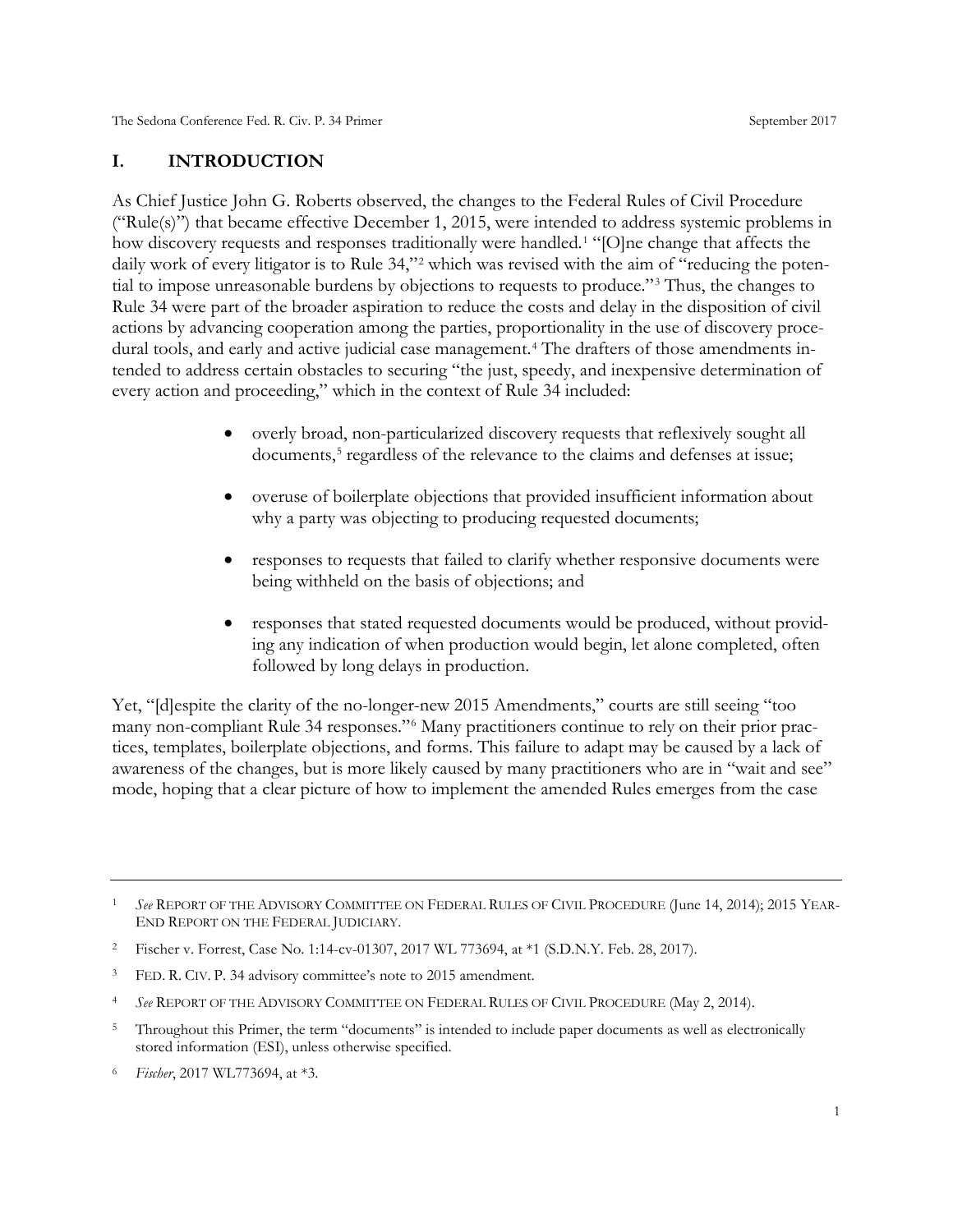law interpreting them. Wait no more: "It is time for all counsel to learn the now-current Rules and update their 'form' files."[7](#page-7-1)

The Sedona Conference Working Group 1 has prepared this Rule 34 Primer with practice pointers on how to comply with the amended Rules. The amendments to Rule 34 encourage an evolving and iterative conversation between requesting and responding parties about what is being sought and what will be produced—this Primer seeks to normalize that concept and provide a framework for how those conversations may proceed. The Primer is not intended to be the last word on how to implement the amendments, as there is no "correct" way to do so, and new ideas and best practices are emerging every day. Rather, the Primer gathers advice and observations from: (i) requesting and responding parties who have successfully implemented them; and (ii) legal decisions interpreting the amended Rules. Judicial opinions issued to date have given a clearer picture on how the amendments will be interpreted and implemented by the bench, and any practitioner that does not adapt their practice to incorporate these amendments does so at his or her own risk. **Appendix A** summarizes a number of cases that have addressed the specificity of requests for production, and the specificity of responses and objections to requests for production**. Appendix B** lists standing orders, checklists, and pilot programs that address discovery requests, discovery responses, and guidelines for when and how parties should confer regarding requests and responses.

#### <span id="page-7-0"></span>**II. 2015 RULES AMENDMENTS THAT IMPACT REQUESTS FOR PRODUCTION AND RESPONSES THERETO**

The 2015 Amendments to Rule 34 require the following:

- Responding parties must respond to Rule 34 Requests for Production ("RFPs") within 30 days of service or, if the request was delivered prior to the Rule 26(f) conference, within 30 days after the parties' first Rule 26(f) conference.
- Objections to RFPs must be stated with specificity.
- Responses must state whether responsive materials are being withheld on the basis of objections. Advisory Committee Note to Rule 34 states that describing the search to be conducted can satisfy the specificity requirement.
- Responses to RFPs may state that the responding party "will produce documents" but must do so within 30 days "or another reasonable time specified in the response."

<span id="page-7-1"></span><sup>7</sup> *Id.* at \*6.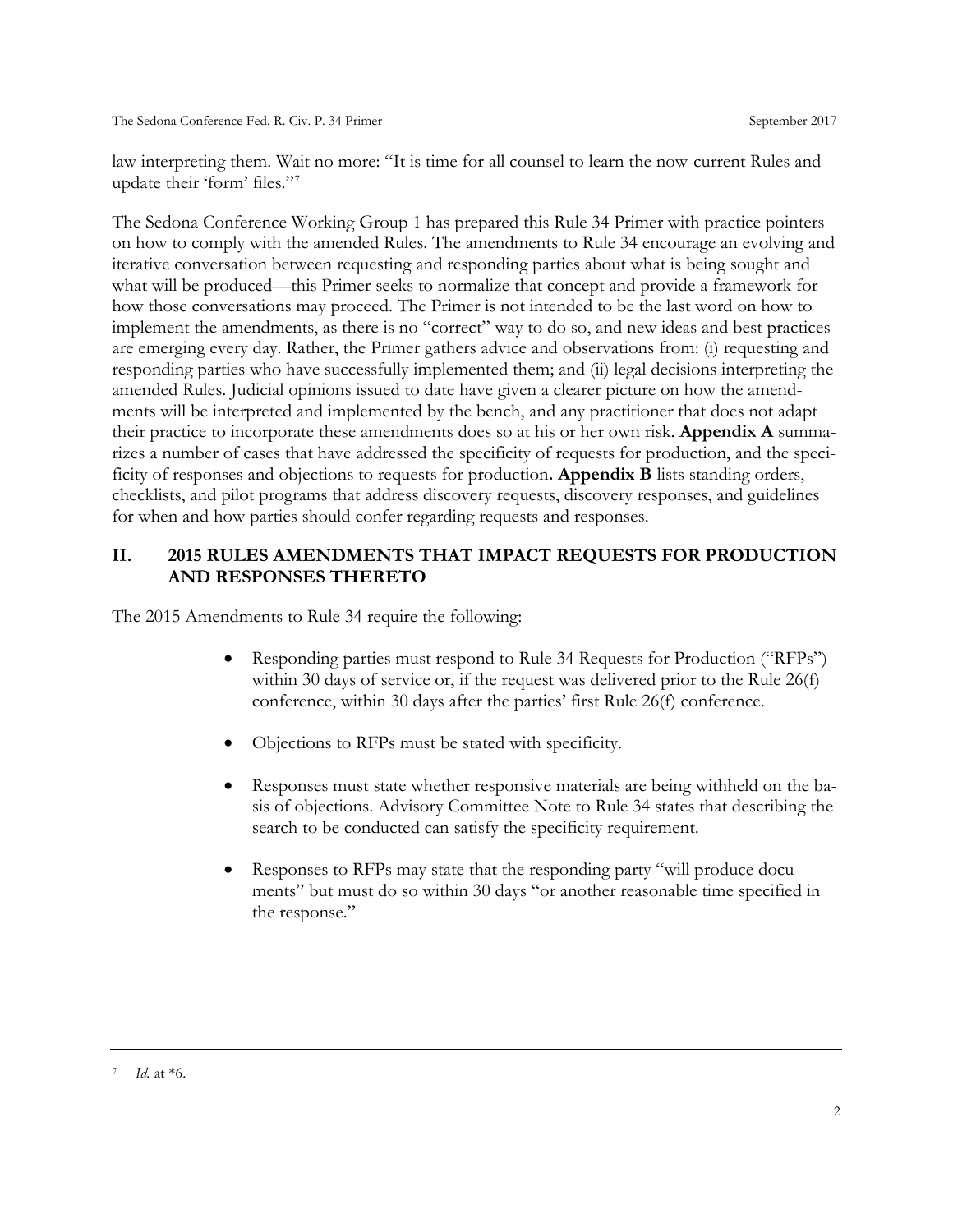#### <span id="page-8-2"></span><span id="page-8-1"></span><span id="page-8-0"></span>**III. PRACTICE POINTERS**

#### **A. Conferences by the Parties[8](#page-8-3)**

#### **1. Early Discovery Conference**

A substantive conference between the parties early in the case provides an opportunity to comply with the Rules amendments and avoid disputes about requests for productions or responses to those requests. Below are some key topics particularly relevant to Rule 34 that should be addressed for an effective conference: [9](#page-8-4)

- Location and Types of Relevant Data and Systems: By discussing likely sources of relevant documents, the parties can reduce overbroad requests that lead to objections and discovery disputes.
- Possession, Custody, or Control: Parties may have legitimate bases to claim that certain data is not within their possession, custody, or control. However, it may be advantageous for the party asserting such a position to give notice to the requesting party that such a position is being taken if the data in question is clearly relevant to the claims and defenses.[10](#page-8-5) For example, if the complaint centers

<span id="page-8-3"></span><sup>8</sup> Rule 26(f) specifically requires the parties to litigation to "confer as soon as practicable" for the purpose of planning for discovery and in preparation for a conference with the court under Rule 16(b). The 1993 Advisory Committee Notes to Rule 26(f) provided that "[t]he revised rule directs that in all cases not exempted by local rule or special order the litigants must meet in person and plan for discovery." FED. R. CIV. P. 26 advisory committee's note to 1993 amendment. However, in 2000, Rule 26(f) was "amended to require only a 'conference' of the parties, rather than a 'meeting,' because "geographic conditions in some districts may exact costs far out of proportion to these benefits." *See* FED. R. CIV. P. 26 advisory committee's note to 2000 amendment. The 2000 amendment allowed the court by case-specific order to require a face-to-face meeting, but did not authorize "standing" orders requiring such meetings. *Id*. Throughout this Primer, unless specified otherwise, "conference" generically refers to any occasion on which it is required or advisable for the parties to litigation to confer on discovery issues, regardless of the manner of doing so.

<span id="page-8-4"></span><sup>&</sup>lt;sup>9</sup> Numerous resources exist for more general information on topics to address in an effective conference, beyond those directly related to Rule 34. *See, e.g.,* Ariana J. Tadler, Kevin F. Brady & Karin Scholz Jenson, *The Sedona Conference "Jumpstart Outline": Questions to Ask Your Client & Your Adversary to Prepare for Preservation, Rule 26 Obligations, Court Conferences & Requests for Production*, THE SEDONA CONFERENCE (March 2016), [https://thesedonaconfer](https://thesedonaconference.org/publication/The%20Sedona%20Conference%C2%AE%20%22Jumpstart%20Outline%22)[ence.org/publication/The%20Sedona%20Conference%C2%AE%20%22Jumpstart%20Outline%22;](https://thesedonaconference.org/publication/The%20Sedona%20Conference%C2%AE%20%22Jumpstart%20Outline%22) *The Sedona Principles, Third Edition: Best Practices, Recommendations & Principles for Addressing Electronic Document Production*, THE SEDONA CONFERENCE (2017 Public Comment Version), [https://thesedonaconference.org/publication/The%20Se](https://thesedonaconference.org/publication/The%20Sedona%20Principles)[dona%20Principles.](https://thesedonaconference.org/publication/The%20Sedona%20Principles) Also, a number of District Courts have Standing Orders/General Orders that address these topics. *See* Appendix B.

<span id="page-8-5"></span><sup>10</sup> *See* The Sedona Conference, *Commentary on Rule 34 and Rule 45 "Possession, Custody, or Control,"* Principle 5, 17 SEDONA CONF. J. 467 (2016), *available at* [https://thesedonaconference.org/publication/The%20Sedona%20Confer](https://thesedonaconference.org/publication/The%20Sedona%20Conference%20Commentary%20on%20Rule%2034%20and%20Rule%2045%20%E2%80%9CPossession%2C%20Custody%2C%20or%20Control%E2%80%9D)[ence%20Commentary%20on%20Rule%2034%20and%20Rule%2045%20%E2%80%9CPossession%2C%20Cus](https://thesedonaconference.org/publication/The%20Sedona%20Conference%20Commentary%20on%20Rule%2034%20and%20Rule%2045%20%E2%80%9CPossession%2C%20Custody%2C%20or%20Control%E2%80%9D)[tody%2C%20or%20Control%E2%80%9D.](https://thesedonaconference.org/publication/The%20Sedona%20Conference%20Commentary%20on%20Rule%2034%20and%20Rule%2045%20%E2%80%9CPossession%2C%20Custody%2C%20or%20Control%E2%80%9D) ("If a party responding to a specifically tailored request for Documents or ESI (either prior to or during litigation) does not have actual possession or the legal right to obtain the Docu-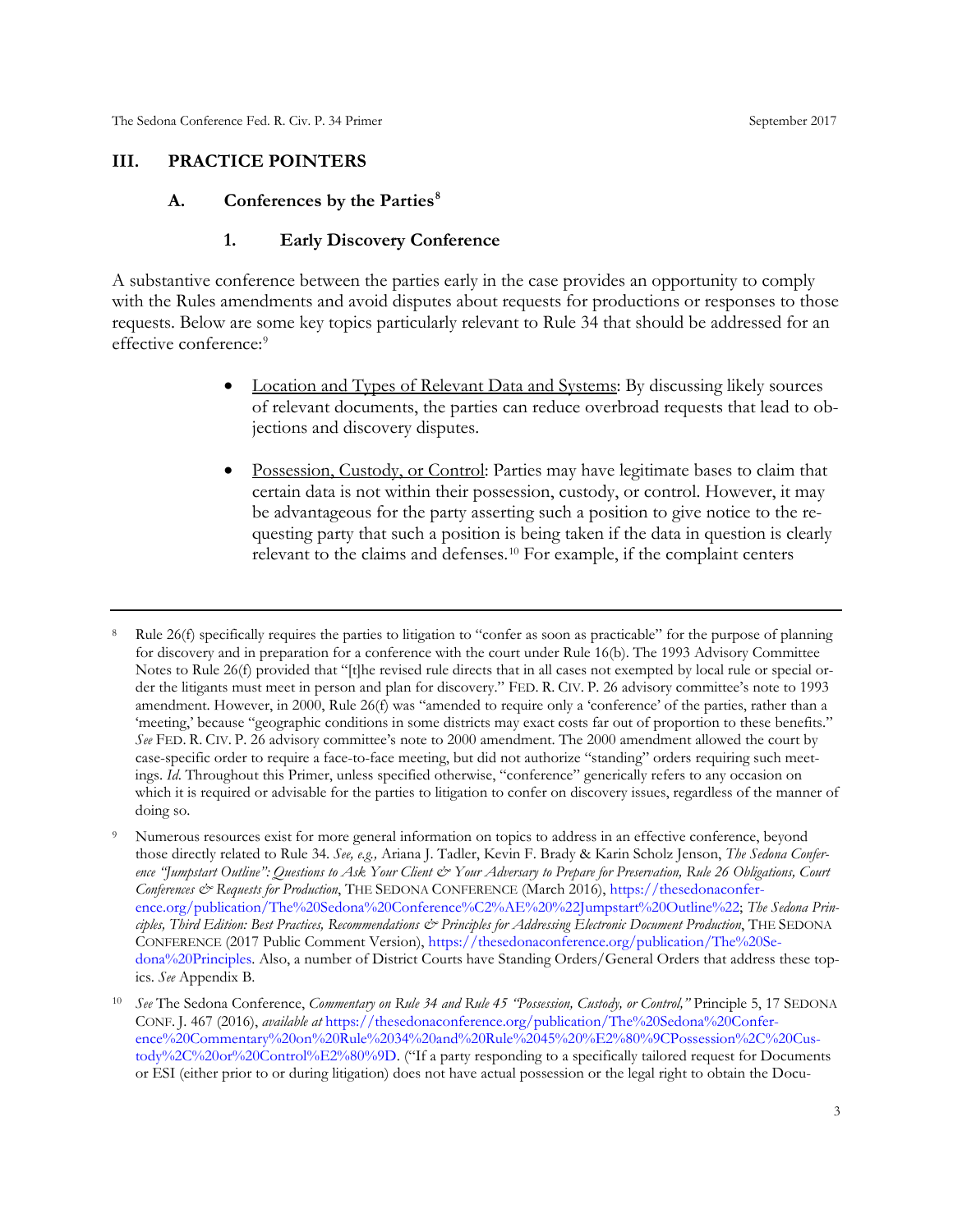around the conduct of a particular individual who is an employee of Defendant A, and Defendant A believes it is not in possession, custody, or control of that employee's cellphone or tablet device, then Defendant A's response to requests for production may wish to provide notice of that legal position to permit the requesting party an opportunity to address that position before relevant electronically stored information (ESI) is lost, even inadvertently. If the responding party does not timely raise the issue, the parties may be left in the unfortunate position of experiencing the destruction of highly relevant evidence, resulting in otherwise avoidable satellite motion practice concerning claims of spoliation.

- Phasing: The parties should discuss whether producing ESI in phases could result in cost savings or efficiencies.
- ESI Protocol: The parties should consider entering into an ESI stipulation that includes the parties' responsibilities and obligations for Rule 34 requests and re-sponses.<sup>[11](#page-9-0)</sup>
- Privilege: The parties should consider whether they can agree on ways to identify documents withheld on the grounds of privilege or work product to reduce the burdens of such identification, such as categorical privilege logs or agreeing that certain categories of documents do not need to be logged (e.g., communications with litigation counsel, or documents created after a certain date). Also, the parties should strongly consider whether they will enter into a Fed. R. Evid. 502(d) stipulation and order to prevent the waiver of privileges and protections.
- Identification of Claims and Defenses: An impediment to a meaningful conference concerning discovery can be the lack of a formal answer to the complaint by the defendant during the pendency of a motion to dismiss, or uncertainty by the defendant as to the nature and bases for the claims asserted. If discovery responses need to be addressed notwithstanding, practical solutions include the defendant informally identifying its defenses so the parties can discuss the scope of relevant discovery, or formally filing a "protective" answer while the motion is pending.

ments or ESI that are specifically requested by their adversary because they are in the 'possession, custody, or control' of a third party, it should, in a reasonably timely manner, so notify the requesting party to enable the requesting party to obtain the Documents or ESI from the third party. If the responding party so notifies the requesting party, absent extraordinary circumstances, the responding party should not be sanctioned or otherwise held liable for the third party's failure to preserve the Documents or ESI.").

<span id="page-9-0"></span><sup>11</sup> *See, e.g.,* MODEL STIPULATED ORDER RE: DISCOVERY OF ELECTRONICALLY STORED INFORMATION FOR STANDARD LITIGATION (N.D. Cal. Dec. 2015), *available at* [http://www.cand.uscourts.gov/eDiscoveryGuidelines.](http://www.cand.uscourts.gov/eDiscoveryGuidelines)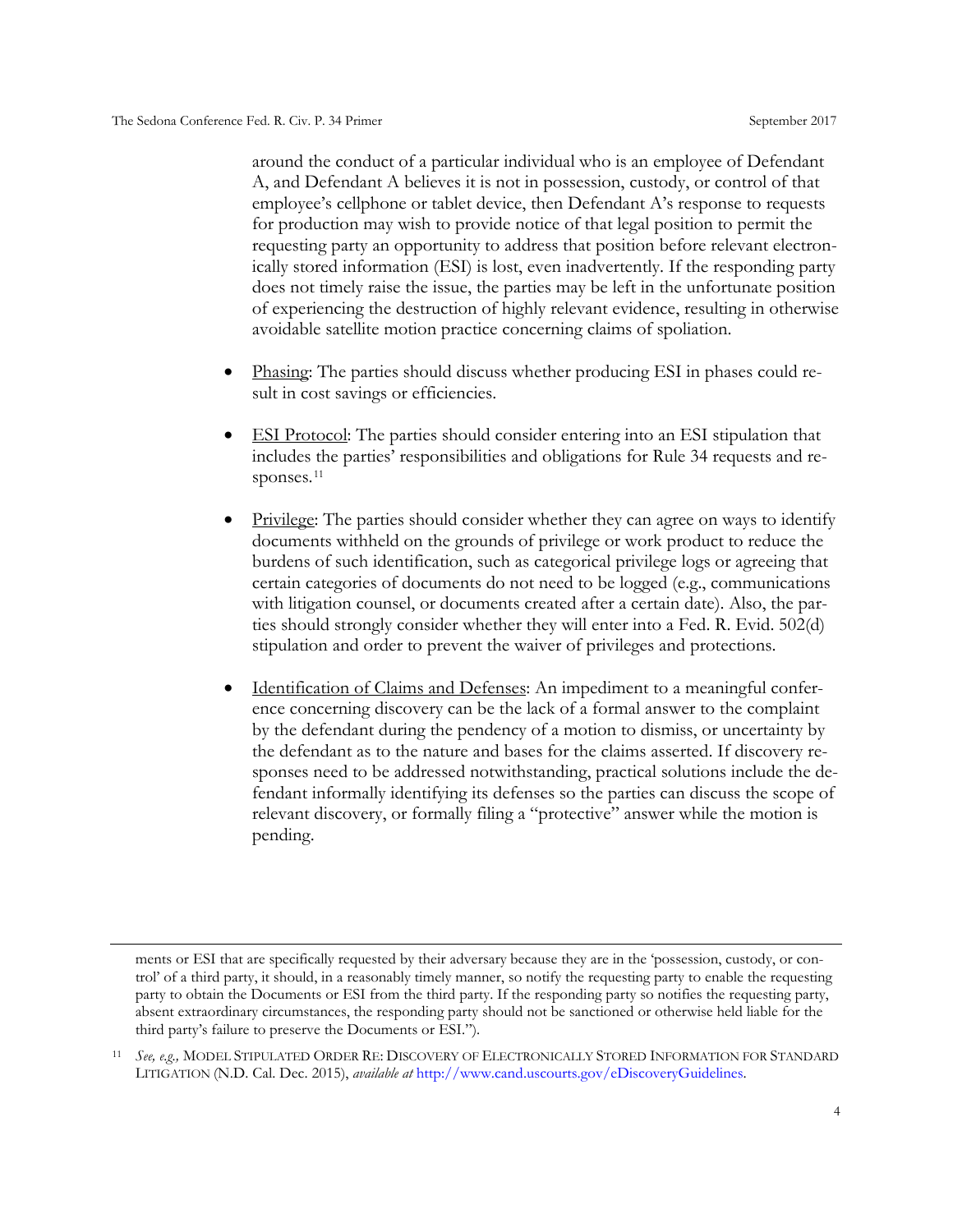If the parties confer regarding these issues and put an ESI plan in place early in the case, it may assist in achieving the objectives of shaping the scope of Rule 34 requests and minimizing, or even avoiding, the need for judicial involvement in discovery issues.

<span id="page-10-0"></span>Of course, advance preparation by all participants is essential to an effective discovery conference. Failure to do so will undermine, if not eliminate, the ability to achieve the foregoing objectives and may breed distrust among the parties.

#### **2. Early Service of Rule 34 Requests**

The 2015 amendments allow for service of Rule 34 requests 21 days after service of the complaint.<sup>[12](#page-10-2)</sup> According to the 2015 Advisory Committee Notes, "[t]his relaxation of the discovery moratorium is designed to facilitate focused discussion during the Rule 26(f) conference."[13](#page-10-3) Indeed, the expectation is that "[d]iscussion at the conference may produce changes in the requests."[14](#page-10-4) Therefore, parties may benefit from early service of Rule 34 requests because it affords an opportunity for the parties to informally discuss any objections before they are due or made in writing. Whether they confer as part of the Rule 26(f) process or through separate discussions, a substantive conference early in the case provides an opportunity to comply with the Rule changes and avoid discovery disputes.

If one or more of the parties exchange Rule 34 requests in advance of the Rule 26(f) conference, the parties can be more specific at the conference about potential objections to the requests, the relevance (or lack thereof) of the documents requested, and the search the responding party is willing to conduct. Counsel should share these requests with their clients prior to the conference to help identify potential objections and the efforts necessary to make the requested production. It also will help the responding party identify objections that may be inappropriate, such as a burden objection to a request that appears burdensome on its face but may not be in fact. Finally, early requests can help narrow the focus of the preservation discussion, a topic that is now required as part of a Rule 26(f) conference. It can feel "unnatural" to have a conference about requests prior to responding to them in writing, but it is one way that parties can comply with the Rules.

#### **3. Documentation of Resolutions Concerning Rule 34 Requests and Responses**

<span id="page-10-1"></span>One challenge in discovery conferences concerning Rule 34 objections is summarizing the requests, objections, and proposed resolutions for numerous different requests. A template for such discussions is provided below, and is just one example of how parties might memorialize their progress towards resolution of objections on a request-by-request basis at a conference.

<span id="page-10-4"></span><sup>14</sup> *Id*.

<span id="page-10-2"></span><sup>12</sup> FED. R. CIV. P. 26(d)(2).

<span id="page-10-3"></span><sup>13</sup> FED. R. CIV. P. 26 advisory committee's note to 2015 amendment.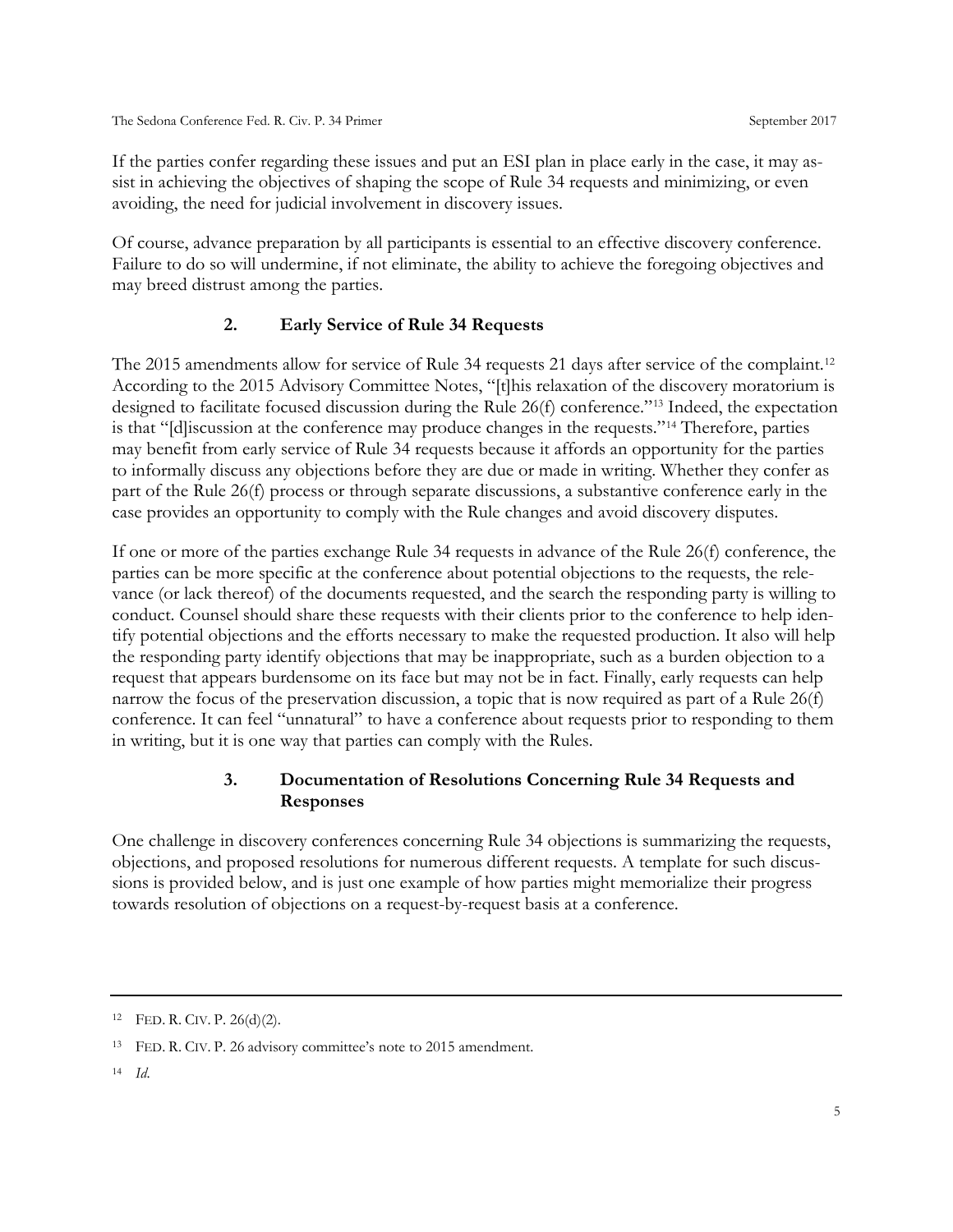| Rule 34<br>Request<br>Language | Summary of<br>Tentative<br>Objection(s) | <b>Producing Party's</b><br>Proposed<br>Limitation(s) to<br>Request | <b>Requesting Party</b><br>Response | Resolution<br>(Describe full or<br>partial<br>resolution) |
|--------------------------------|-----------------------------------------|---------------------------------------------------------------------|-------------------------------------|-----------------------------------------------------------|
| Request                        | Overbroad be-                           | Limit time period for                                               | Limit time period                   | Resolved at                                               |
| No. 1:                         | cause complaint                         | request to 2015                                                     | for request to June                 | $3/9/2017$ discovery                                      |
| Produce                        | alleges that only                       | through the present                                                 | 2014 through the                    | conference on terms                                       |
| all docu-                      | conduct beginning                       | and produce respon-                                                 | present, as there                   | listed in requesting                                      |
| ments re-                      | 6 years into the 8-                     | sive documents con-                                                 | were a few com-                     | party response.                                           |
| lating to                      | year term of the                        | tained in the agreed                                                | munications prior                   |                                                           |
| the Ball-                      | Ballroom contract                       | upon custodians'                                                    | to 2015 we believe                  |                                                           |
| room con-                      | is relevant to re-                      | email and network                                                   | are relevant.                       |                                                           |
| tract.                         | solving this law-                       | shares that hit on the                                              | Agree that custo-                   |                                                           |
|                                | suit (i.e., relevant                    | search term "ball-                                                  | dial data may be                    |                                                           |
|                                | events starting in                      | room," as well as the                                               | culled by search                    |                                                           |
|                                | 2015, but not back                      | share drive folder                                                  | terms, but request                  |                                                           |
|                                | to 2009 when the                        | containing docu-                                                    | that the share drive                |                                                           |
|                                | contract was entered                    | ments about this                                                    | folder specific to                  |                                                           |
|                                | into).                                  | contract.                                                           | this contract be                    |                                                           |
|                                |                                         |                                                                     | manually reviewed.                  |                                                           |

If agreements are made at the conference that define the scope of the requests or the production, best practices suggest the parties should memorialize these agreements in writing, such as by: (i) sending correspondence to confirm the agreements made during the conferring process regarding limitations to the scope of the original requests; (ii) serving revised discovery requests reflecting the agreements made through the conferring process regarding the agreed-upon limitations to the scope of the original requests; or (iii) supplementing the discovery responses subsequent to the conferring process by responding to the original requests as limited, as reflected in the following example:

"Request No. 1: Produce all documents relating to the Ballroom contract."

**Response to Request No. 1:** As discussed at the discovery conference on March 18, 2017, this Request is objectionable because the contract was entered into in 2009, but responding party is not presently aware of any relevant events regarding alleged non-compliance with contract terms prior to 2015. The parties agreed that responding party will review and produce responsive, non-privileged documents that hit on the search term "ballroom" in the agreed upon custodians' email accounts and network share folders, but the departmental share folder specific to the Ballroom contract will be manually reviewed, without search terms, for responsive materials. The agreed-upon custodians are Jane Smith, Jean Jones, and Bob Smith, the principal individuals involved in responding party's compliance with the Ballroom contract from January 2014 through the present. The production of the documents described in this response will be completed within 30 days from the date of this response.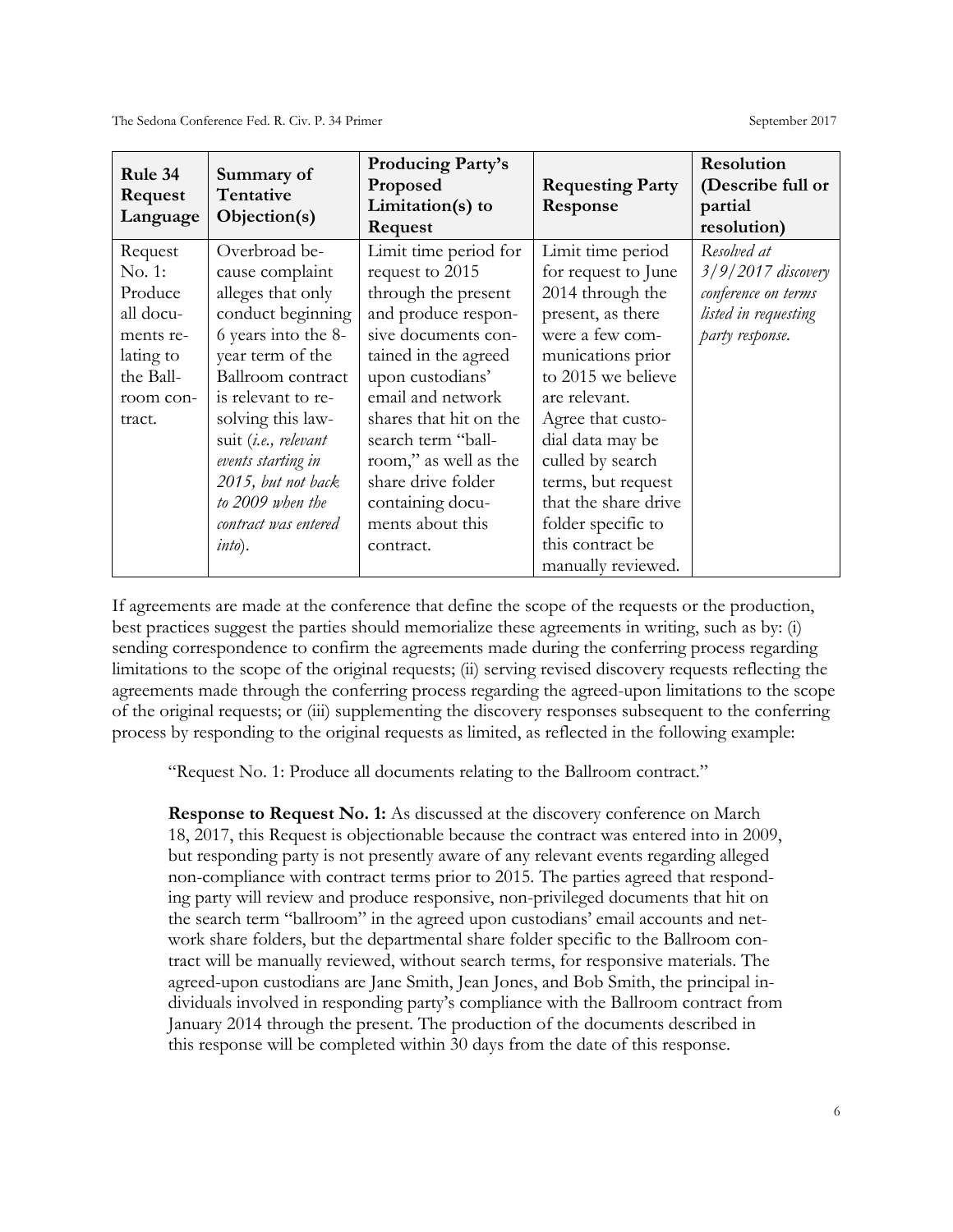By stating its search will be limited to a given period of time or specified sources in response to an overbroad request, the responding party is more likely to meet Rule 34's specificity requirement and is in a better position to comply with the requirement that the production be made by a certain date, because the scope of the production will be identified. This is especially true where, for example, the responding party has had the opportunity to test the search terms and/or other search parameters prior to the written response and ascertain whether the volume of data it implicates is reasonable and proportional.

When determining how to memorialize agreements reached during discovery conferences, consider what documentation is required or accepted in discovery applications before your court. For example, if your court only allows the text of disputed discovery requests and responses to be pasted into a motion to compel, but does not allow exhibits such as post-conference letters to be attached to the motion, the parties will want to memorialize agreements by revising the affected discovery requests or responses, rather than simply putting the agreements into a letter that cannot be put before the court in the event of a dispute.

#### <span id="page-12-0"></span>**B. Requests for Production**

#### **1. Definitions and Instructions**

<span id="page-12-1"></span>In drafting requests for production, requesting parties should determine what is needed relative to the claims alleged or defenses raised. The requests also should be proportional to the needs of the case.[15](#page-12-2)

Requesting parties should attempt to minimize the need for objections by avoiding blanket requests for "any and all documents," and documents that "refer or relate to," in order to encourage substantive responses to the requests from the producing party thereby increasing the chances that documents will be produced sooner. The following may help draft requests that comply with the amended Rules 26(b)(1) and 34:

- (a) To minimize objections to definitions and instructions, consider using the definitions and instructions in the federal or local rules, without elaboration.
- (b) Avoid overbroad definitions. For example, do not include in the definition of "You" people or entities that are more properly subject to discovery through Rule 45.[16](#page-12-3)

<span id="page-12-2"></span><sup>15</sup> *See* FED. R. CIV. P. 26(b)(1).

<span id="page-12-3"></span><sup>16</sup> *See* The Sedona Conference, *Commentary on Rule 34 and Rule 45 "Possession, Custody, or Control,"* 17 SEDONA CONF. J. 467 (2016), *available at* [https://thesedonaconference.org/publication/The%20Sedona%20Conference%20Commen](https://thesedonaconference.org/publication/The%20Sedona%20Conference%20Commentary%20on%20Rule%2034%20and%20Rule%2045%20%E2%80%9CPossession%2C%20Custody%2C%20or%20Control%E2%80%9D)[tary%20on%20Rule%2034%20and%20Rule%2045%20%E2%80%9CPossession%2C%20Cus](https://thesedonaconference.org/publication/The%20Sedona%20Conference%20Commentary%20on%20Rule%2034%20and%20Rule%2045%20%E2%80%9CPossession%2C%20Custody%2C%20or%20Control%E2%80%9D)[tody%2C%20or%20Control%E2%80%9D.](https://thesedonaconference.org/publication/The%20Sedona%20Conference%20Commentary%20on%20Rule%2034%20and%20Rule%2045%20%E2%80%9CPossession%2C%20Custody%2C%20or%20Control%E2%80%9D)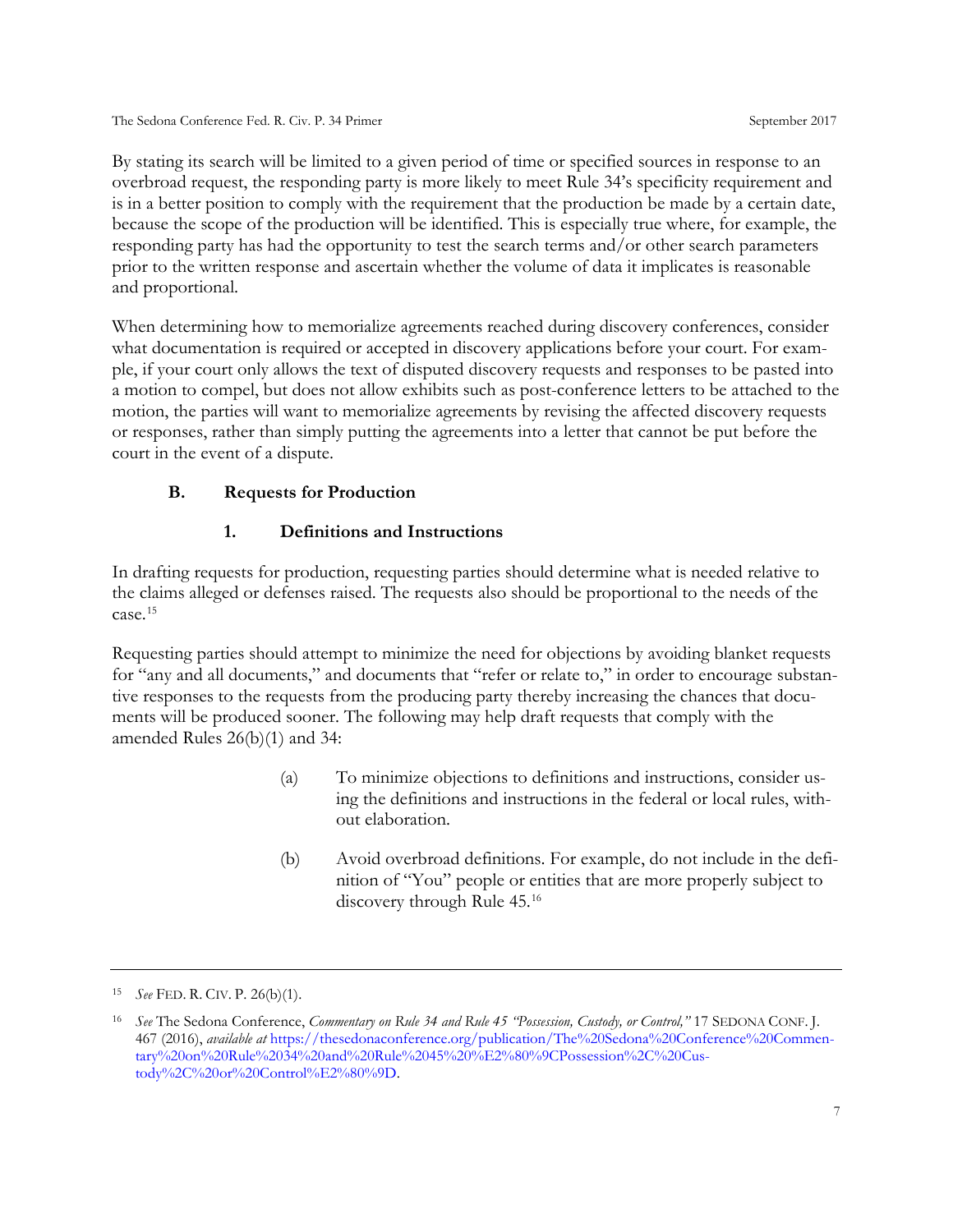- (c) Avoid overbroad instructions. For example, avoid (unless necessary) an instruction that the responding party must search deleted data, data in slack space, ESI on disaster recovery tapes, and other nonprimary sources of ESI which may not be readily accessible in the normal course.[17](#page-13-1)
- (d) Consider using instructions designed to reduce across-the-board objections. For example, consider including an instruction that the requests should not be construed to request privileged or work product documents created on or after the filing of the complaint.
- (e) Be thoughtful in applying across-the-board date ranges for the requests.

#### **2. Individual Requests**

<span id="page-13-0"></span>Similarly, individual RFPs should be well-tailored, and not overbroad or disproportionate to the needs of the case:

- (a) Per Rule 26, requests must be limited to ESI that relates to the claims or defenses and be proportional to the needs of the case.
- (b) Per Rule  $34(b)(1)(A)$ , the requests "must describe with reasonable particularity each item or category of items to be inspected."
- (c) Determine whether the client has information about specific documents or types of documents in the responding party's possession, custody, or control that relate to the claims or defenses in the case; use that information to narrowly tailor requests that target those specific documents or types of documents.

<span id="page-13-1"></span><sup>17</sup> *See, e.g.*, *The Sedona Principles, Third Edition: Best Practices, Recommendations & Principles for Addressing Electronic Document Production*, Principle 8, THE SEDONA CONFERENCE (2017 Public Comment Version), [https://thesedonaconfer](https://thesedonaconference.org/publication/The%20Sedona%20Principles)[ence.org/publication/The%20Sedona%20Principles;](https://thesedonaconference.org/publication/The%20Sedona%20Principles) 7TH CIRCUIT ELECTRONIC DISCOVERY COMMITTEE, PRINCIPLES RELATING TO THE DISCOVERY OF ELECTRONICALLY STORED INFORMATION, Principle 2.04(d) (Rev. 8/1/2010)[, http://www.discoverypilot.com/sites/default/files/Principles8\\_10.pdf](http://www.discoverypilot.com/sites/default/files/Principles8_10.pdf) ("The following categories of ESI generally are not discoverable in most cases, and if any party intends to request the preservation or production of these categories, then that intention should be discussed at the meet-and-confer or as soon thereafter as practicable: (1) 'deleted,' 'slack,' 'fragmented,' or 'unallocated' data on hard drives; (2) random access memory (RAM) or other ephemeral data; (3) on-line access data such as temporary internet files, history, cache, cookies, etc.; (4) data in metadata fields that are frequently updated automatically, such as last-opened dates; (5) backup data that is substantially duplicative of data that is more accessible elsewhere; and (6) other forms of ESI whose preservation requires extraordinary affirmative measures that are not utilized in the ordinary course of business.").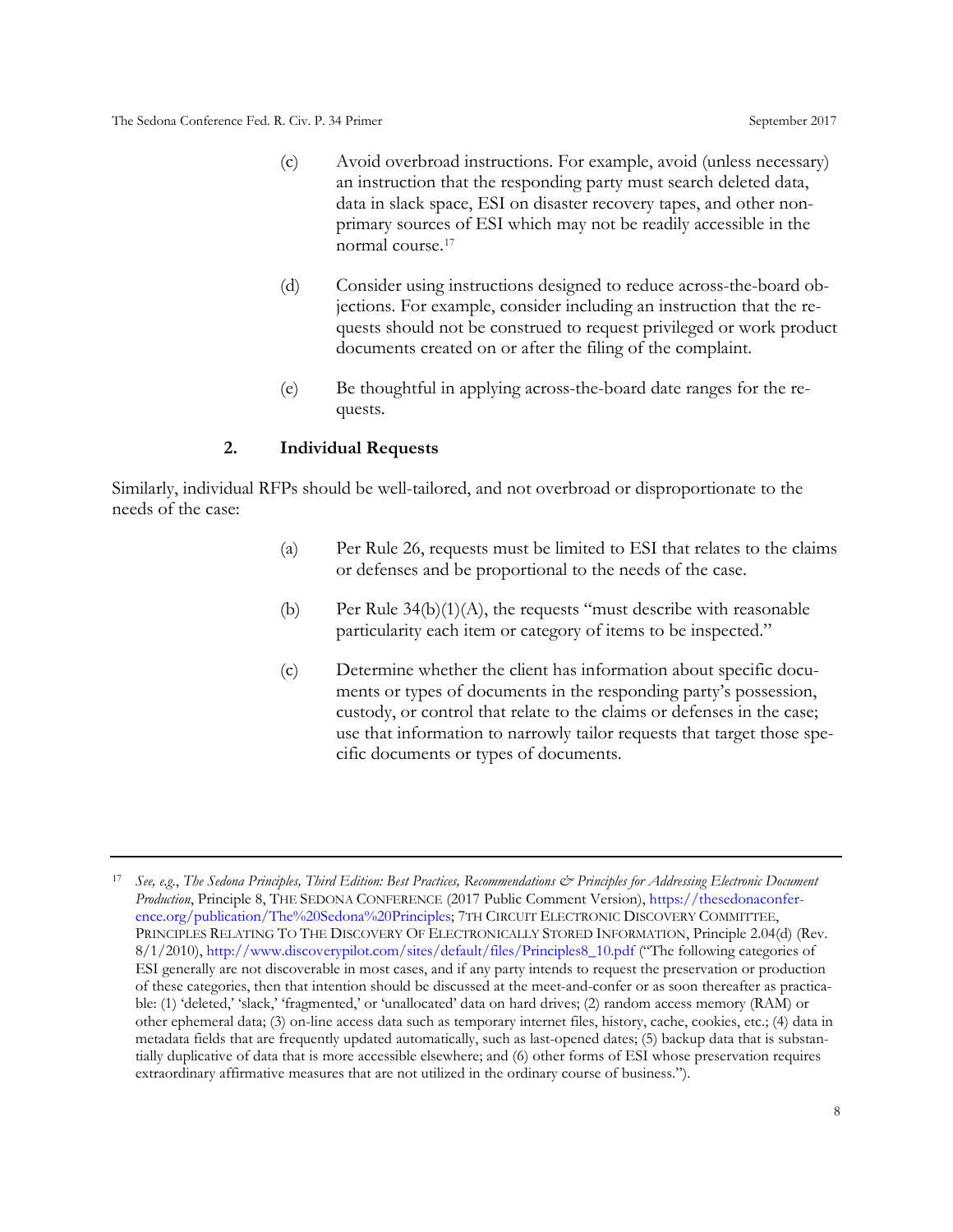- (d) Consider whether to request documents *and* communications should they be separate requests? Whether documents and communications are needed should be discussed as part of the discovery conference.
- (e) Where possible, avoid beginning requests with "any and all documents and communications that refer or relate" to a particular subject (and similar preambles). Any increase in scope gained by such language is likely to be offset by wasted time spent resolving objections or narrowing the scope of the request, or by motion practice in which the request may be viewed as overbroad. Consider replacing "refer or relate" and similar language with requests for specific ESI, or with more specific terminology such as "describing," "reflecting," or "containing." In some instances, local court rules will provide specific definitions applicable to all discovery requests.[18](#page-14-0)
- (f) Consider the scope of each request individually. Requests generally can be put in three categories:
	- i. *Requests for specific documents:* These documents are readily identifiable, such as tax returns, a personnel file, bank records, board meeting minutes, etc. A responding party should be able to identify and produce these quickly. Bogging down requests for specific documents with the "any and all" preamble usually serves to draw objections and delay production. Instead, make the request a simple one, such as "Produce plaintiff's work performance evaluations from 2012 to 2015."
	- ii. *"Sufficient to show" requests:* These requests seek documents on a topic for which you need information, but you do not need the responding party to find and produce every document that contains or relates to that information. For example, if seeking the locations where the responding party did business, a request for ESI "sufficient to show all locations where Company A did business in 2012 to 2015" would be more appropriate than a request for "all ESI that reflects or relates to the locations where Company A did business." Also, consider whether an interrogatory may be a more efficient way to get the needed information.

<span id="page-14-0"></span><sup>18</sup> *See, e.g.,* S.D.N.Y. L.R. 26.3(c), *available at* [http://www.nysd.uscourts.gov/rules/rules.pdf.](http://www.nysd.uscourts.gov/rules/rules.pdf)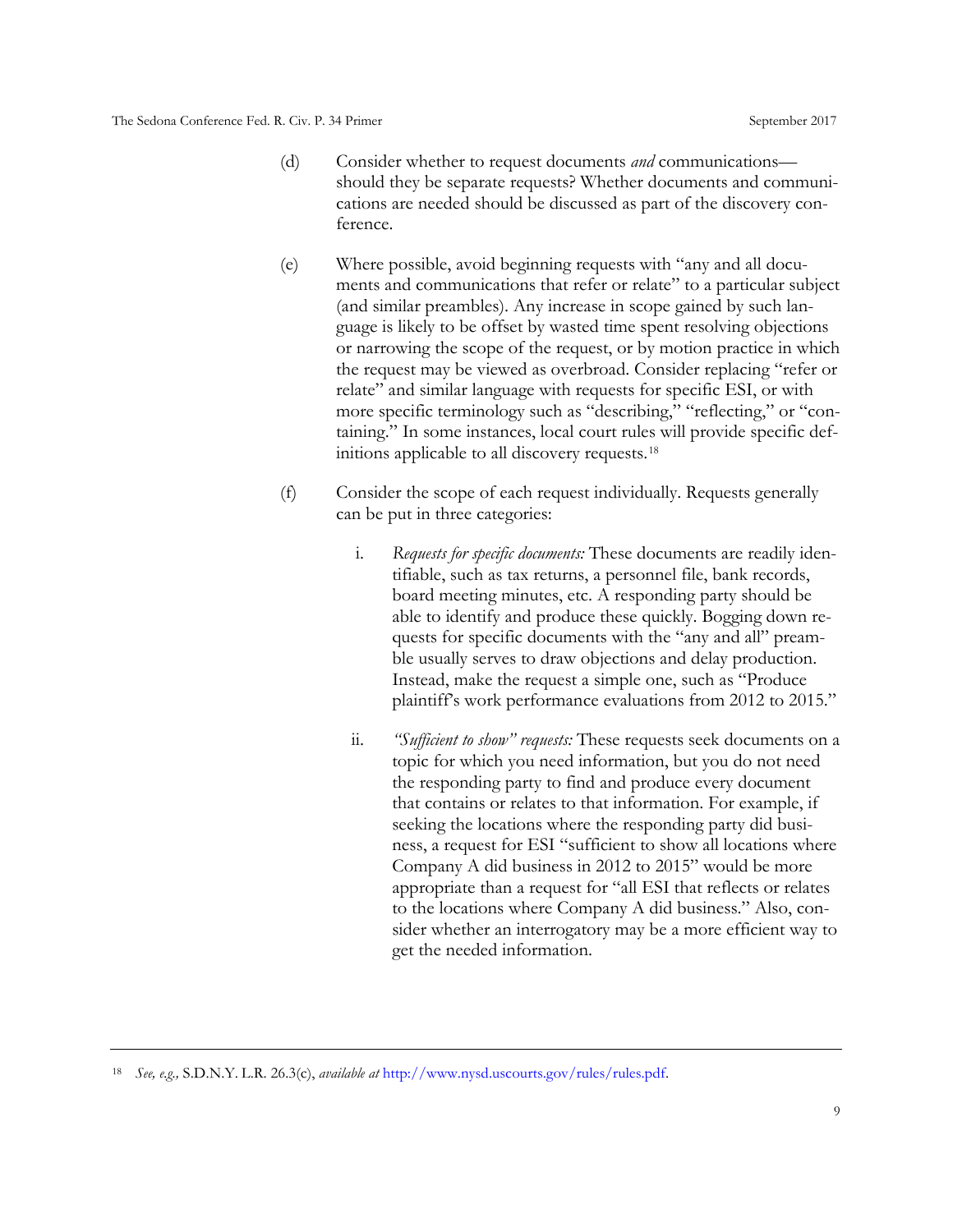- iii. *Everything else:* This category often includes subjects on which the requesting party has limited information regarding the existence of responsive documents, but for which a comprehensive response is needed. In most cases, a discovery conference will help target the request, as the responding party has knowledge (or should be able to obtain knowledge) about the types and categories of documents that exist in the case that are in its possession, custody, or control. The amendments to Rule 1 support this type of conference. Either before or after the conference, consider ways to tailor the request or specify the documents sought, such as the following:
	- a. Provide examples of document types falling within the general description. This can be a useful starting point to talk about other, related documents, and whether or not they are necessary.
	- b. Consider using factual contentions raised by the responding party to define the limits of a request. For example, you might seek "all documents concerning any disciplinary action that Defendant claims was taken concerning the Plaintiff."
	- c. Requests seeking "all" documents on a subject are more likely to be reasonable in scope where the documents are of a type maintained by a specific custodian, or relate to a specific topic, for example, "all documents that relate to the decision to classify the Assistant Manager position as exempt from overtime."
	- d. In contrast, an "any and all" request that covers a general topic, such as "any and all documents that refer or relate to Defendant's customer relationships," is virtually certain to draw objections. Unless the requesting party can articulate what the request covers, it will be difficult to sustain when challenged.
	- e. If, as a requesting party, you cannot see a way to narrow an "any and all" request, prepare for a conference on the topic with a list of questions that would allow you to narrow the scope of the request.
	- f. Information learned in a discovery conference can be used to narrow a request like the one in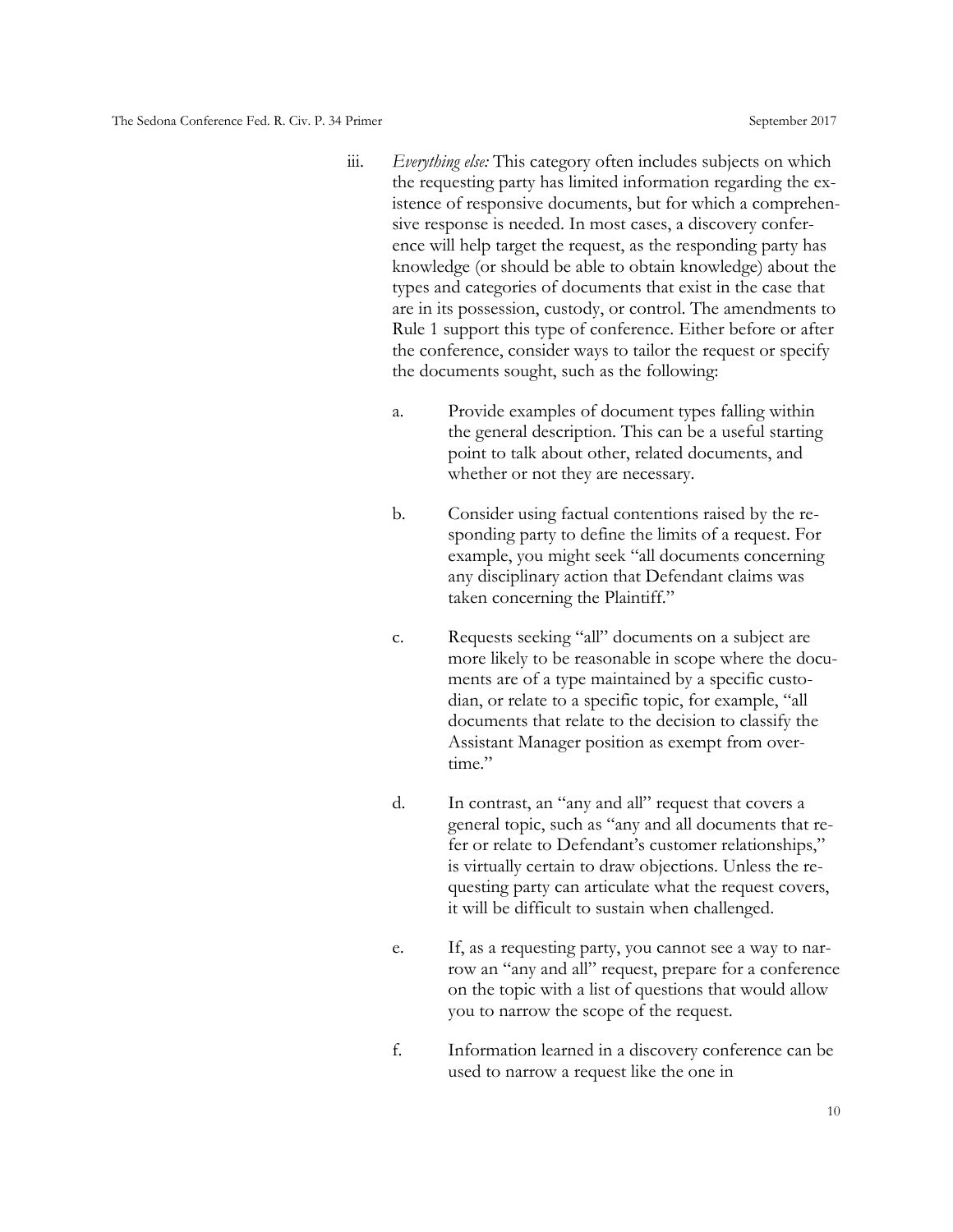$III(B)(2)(f)(iii)(d)$ , *supra*, to something like, "all documents maintained on the Business Management Department's shared drive concerning the Acme Widgets account."

g. Consider using interrogatories to discover necessary information. For example, instead of requesting "all ESI that relates to the ACME Widgets account," consider an interrogatory that asks the responding party to list all products sold to Acme, the dates those products were sold, and prices the products were sold at.

#### **3. Rule 26(g) Certification**

<span id="page-16-1"></span><span id="page-16-0"></span>Requesting parties should be mindful that the certification requirement of Rule 26(g) applies to all document requests. *See* Section III(E), *infra*, for more on the requirements of Rule 26(g).

#### **C. Responses to Requests for Production**

In drafting responses to RFPs, counsel for responding parties should meet with their clients as early as possible to determine what documents exist, what requested documents are going to be withheld and for what reasons, and what requested documents are going to be produced and when that production can be completed. This will allow the responding party to avoid using general objections and boilerplate responses that state only "responsive non-privileged documents will be produced." The following may help draft responses that comply with amended Rule 34:

#### **1. Time to Respond**

<span id="page-16-2"></span>The responding party must respond in writing within 30 days after being served or, if the request was delivered under Rule  $26(d)(2)$ , within 30 days after the parties' first Rule  $26(f)$  conference.<sup>[19](#page-16-3)</sup> A shorter or longer time may be stipulated to or be ordered by the court.<sup>20</sup> However, when altering response deadlines, parties and courts should be cautious about setting a deadline that is triggered by an unfixed event—for example, a deadline that is "30 days after the parties have agreed on keywords [or some other unfixed event or action]" —because this can create an opportunity for taking advantage by slow-rolling or delaying the unfixed event such that the response deadline is never triggered. Instead, discovery response deadlines should be triggered by fixed dates or actions that are themselves subject to firm deadlines, so that parties can accurately anticipate when responses are due and can be held accountable when deadlines are missed.

<span id="page-16-3"></span><sup>&</sup>lt;sup>19</sup> FED. R. CIV. P.  $34(b)(1)(A)$ .

<span id="page-16-4"></span><sup>&</sup>lt;sup>20</sup> FED. R. CIV. P.  $34(b)(2)(A)$ .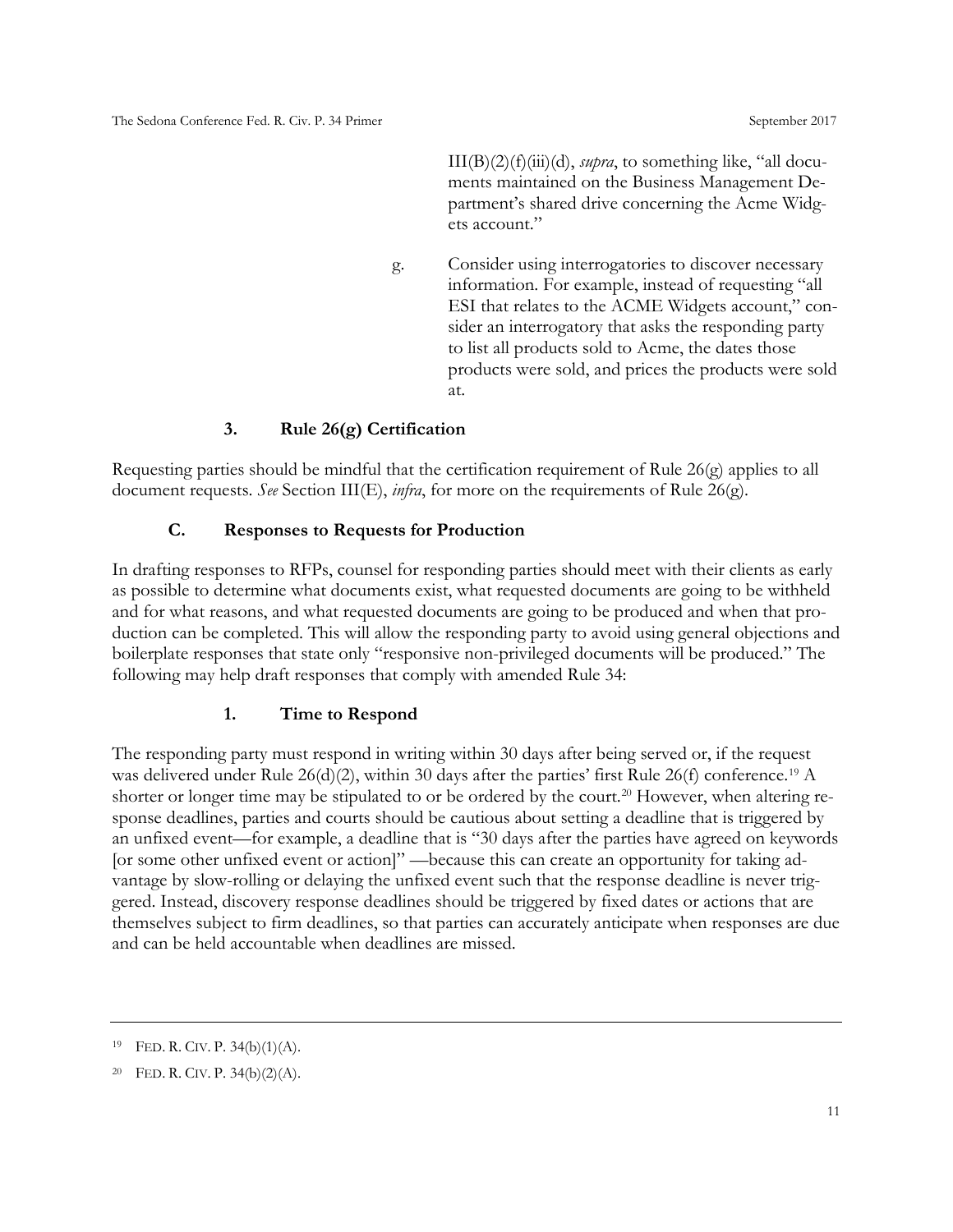The 30-day deadline in Rule  $34(b)(2)(A)$  applies to the written response to the request for production—not the date for producing the ESI. The deadline for producing the ESI is in Rule  $34(b)(2)(B)$ : "the time specified in the request or another reasonable time specified in the response." To the extent setting dates for production is not possible for a subset of the production universe at the time the response is due (because the scope of production is still being negotiated or because additional information that is unavailable at the time of the response period is necessary to provide a definite date of production), responding parties should state the scope of production that they are willing and able to produce without objection and the specific date of such production. The parties can continue to confer on the final scope of production, including any potential search terms or search methodologies (e.g., technology assisted review) for filtering ESI, and set a date for supplemental productions. These measures should be in addition to, and not in lieu of, completing specific, unobjectionable productions within a specific timeframe, and should not be used to delay or avoid deadlines.

#### **2. General Objections**

<span id="page-17-0"></span>Amended Rule 34 requires that objections: (i) be stated with specificity, including the reasons for the objections; and (ii) state whether any responsive materials are being withheld on the basis of that objection.[21](#page-17-1) Because of these requirements, general objections should be very limited.

- (a) General objections should be used only if the objections apply to all the document requests or are expressly incorporated by reference in the sub-set of requests to which they are being asserted to avoid repeating the objection. General objections as to form of production, time period/date range, or other global-scope objections may be listed as a general objection, but the reason for the objection still must be specified in order to facilitate a meaningful discovery conference. For example, instead of this typical general objection, "Company A objects to these Requests to the extent they are not limited in time," consider including more specificity in the general objection if it applies to all of the requests, or including the specificity in the individual responses where appropriate: "The Requests do not specify the date range for the requested production. Unless otherwise stated in the response below, Company A will search for responsive documents between January 1, 2014, the date the contract negotiations began, and June 1, 2014, the date the contract was executed." Here are some typical general objections that may be appropriate:
	- i. *Privilege Objection.* Responding Party will not produce information protected from disclosure by the attorney-client privilege or the attorney work-product doctrine. If any documents

<span id="page-17-1"></span><sup>21</sup> *See* FED. R. CIV. P. 34 (b)(2)(B)–(C).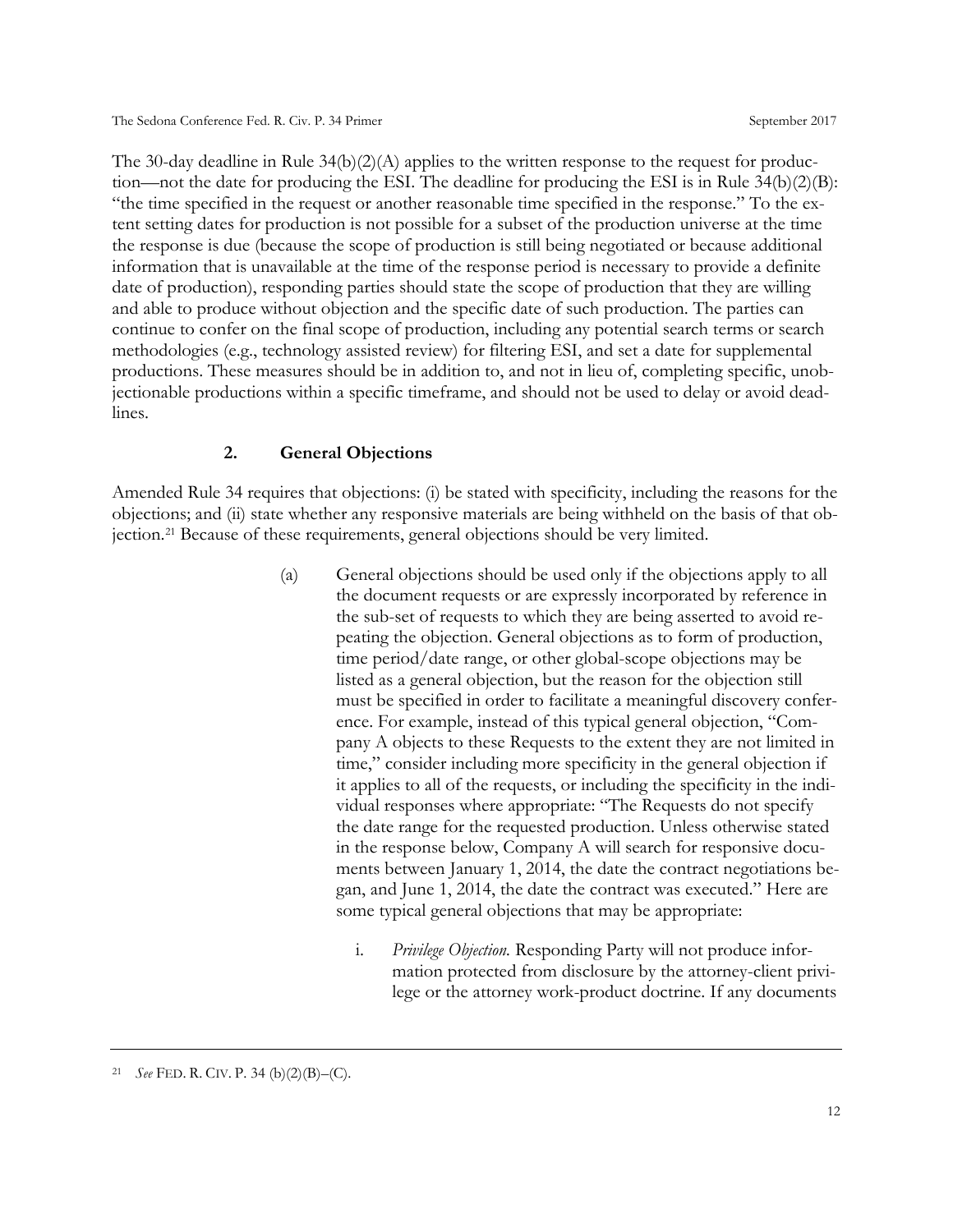are withheld from production on the basis of any such privilege, other than those excluded by the parties pursuant to the Joint Case Management Conference Statement, a privilege log will be served on the requesting party within fourteen  $(14)$ days of production of documents from which such protected documents were withheld.

- ii. *Confidentiality Objections.* Responding Party has documents in its possession, custody, or control that contain proprietary, trade secret, or other confidential information, which Responding Party is withholding until a Protective Order is in place. Responding Party also has various documents in its possession, custody, or control that are subject to third-party confidentiality provisions. If any documents are withheld from production on the basis of this objection, Responding Party will identify such third party, begin discussions with that third party regarding disclosure of information, and advise Requesting Party of its efforts relating to same.
- iii. *Overbroad*. Responding Party objects to all individual requests herein, as they do not comply with the "reasonable particularity" requirement of Rule 34(b)(1). Responding Party attempted to confer with Requesting Party on multiple occasions regarding this issue and provided case law to support its positions; however, Requesting Party advised that it disagreed and suggested that Responding Party limit the requests as it saw appropriate and respond based on said limitations. While Responding Party does not believe that this is appropriate under Rule 34, unless it does so, Requesting Party will have effectively prevented any type of meaningful response to the Request which could expose Responding Party to sanctions. Based on the foregoing, Responding Party has attempted to appropriately narrow each individual request so that it can comply with the requirements of Rule 34.
- (b) Boilerplate general objections, even if made out of "an abundance of caution," are not allowed. As Rule 34 makes clear, and as a growing number of courts are holding, such objections may result in a waiver of the objection or even the imposition of sanctions.[22](#page-18-0)

<span id="page-18-0"></span><sup>22</sup> *See, e.g.,* Fischer v. Forrest, No. 14 Civ. 01304, 2017 WL 773694 (S.D.N.Y. Feb. 28, 2017) (Any discovery response that does not comply with Rule 34's requirement to state objections with specificity (and to clearly indicate whether responsive material is being withheld on the basis of objection) will be deemed a waiver of all objections (except as to privilege).); Liguria Foods, Inc. v. Griffith Labs, Inc., No. 14 Civ. 3041, 2017 WL 976626 (N.D. Iowa Mar. 14,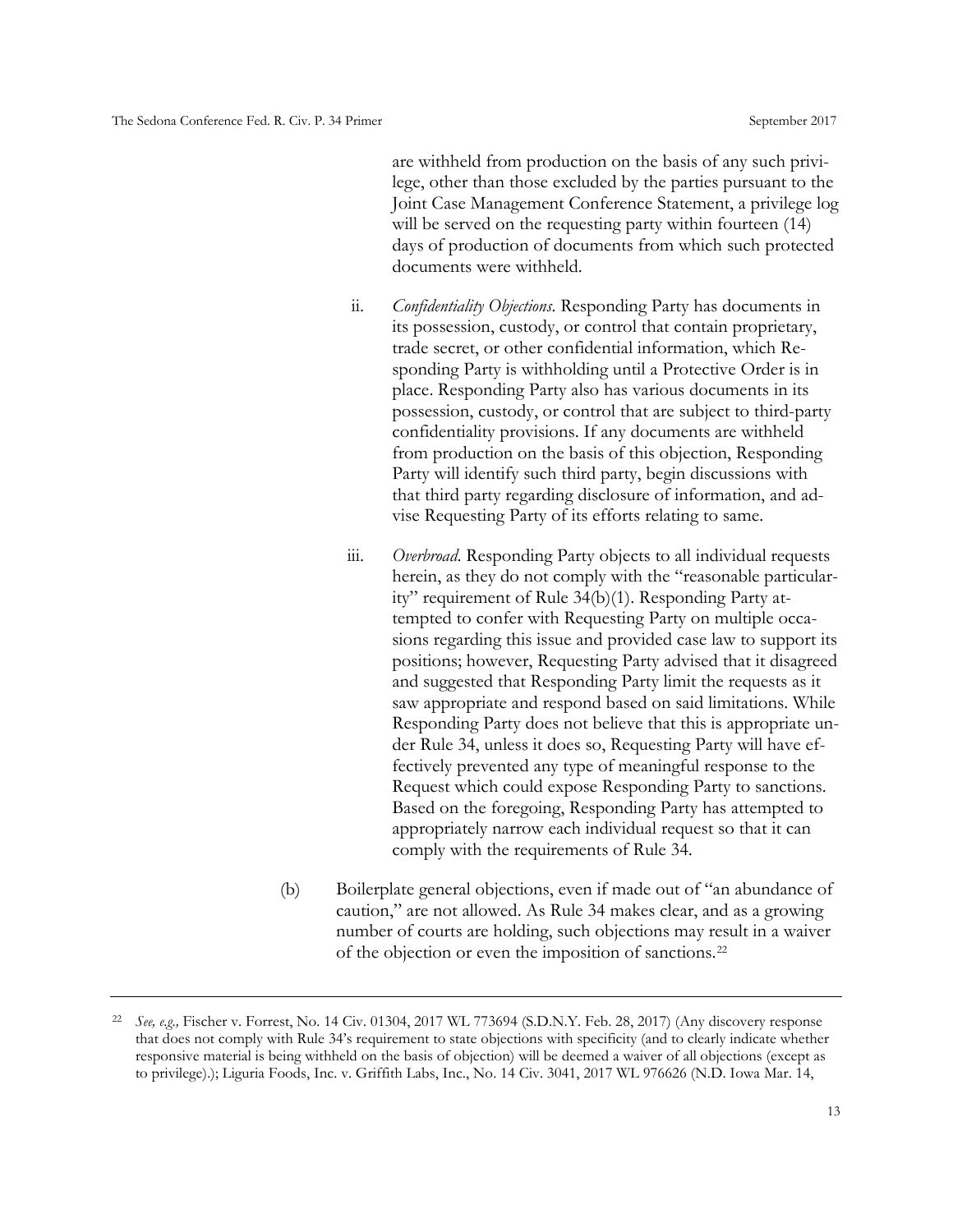- (c) A commonly used but improper boilerplate general objection includes the caveat "to the extent that" prior to describing the condition, as shown in the following example: "Company A objects to each of the requests to the extent that they are overbroad, unduly burdensome, repetitive, ambiguous, oppressive, vague, improper, and/or seek information or production of documents not relevant to the claims or defenses of any party and not reasonably calculated to lead to the discovery of admissible evidence, including documents which are remote in time and/or subsequent to the operative facts set forth in the parties' pleadings in this action." Instead, the responding party should separately identify which aspects of the RFP are objectionable and for what reasons and, if applicable, indicate which portions of the request are not objectionable. The 2015 Advisory Committee Note to Rule 34 provides examples that illustrate the concept that "[an] objection may state that a request is overbroad, but if the objection recognizes some part of the request is appropriate the objection should state the scope that is not overbroad."[23](#page-19-0) Note that in addition to the boilerplate nature of this general objection, it is also problematic because "reasonably calculated to lead to the discovery of admissible evidence" has been stricken from Rule 26.
- (d) Another opaque general objection is: "Company A objects to the Requests to the extent they seek documents in the possession of third parties, over which it has no control." To improve this objection, the responding party would object to the specific requests that overtly seek documents from sources that are not in the responding party's possession, custody, or control. As noted earlier, it may be advantageous for the responding party to identify in the response who does have possession, custody, or control, if known to the responding party.[24](#page-19-1)

<sup>2017) (</sup>Using "boilerplate" objections to discovery in any case places counsel and their clients at risk for substantial sanctions.) By creating meaningful disincentives to the use of boilerplate objections, courts are using the Rule 34 amendments to strike at the core of the culture of discovery paranoia that has made boilerplate objections so pervasive.

<span id="page-19-0"></span><sup>&</sup>lt;sup>23</sup> "Examples would be a statement that the responding party will limit the search to documents or electronically stored information created within a given period of time prior to the events in suit, or to specified sources. When there is such an objection, the statement of what has been withheld can properly identify as matters 'withheld' anything beyond the scope of the search specified in the objection." *See* FED. R. CIV. P. 34 advisory committee's note to 2015 amendment.

<span id="page-19-1"></span><sup>24</sup> *See* The Sedona Conference, *Commentary on Rule 34 and Rule 45 "Possession, Custody, or Control,"* Principle 5, 17 SEDONA CONF. J. 467 (2016), *available at* [https://thesedonaconference.org/publication/The%20Sedona%20Confer](https://thesedonaconference.org/publication/The%20Sedona%20Conference%20Commentary%20on%20Rule%2034%20and%20Rule%2045%20%E2%80%9CPossession%2C%20Custody%2C%20or%20Control%E2%80%9D)[ence%20Commentary%20on%20Rule%2034%20and%20Rule%2045%20%E2%80%9CPossession%2C%20Cus](https://thesedonaconference.org/publication/The%20Sedona%20Conference%20Commentary%20on%20Rule%2034%20and%20Rule%2045%20%E2%80%9CPossession%2C%20Custody%2C%20or%20Control%E2%80%9D)[tody%2C%20or%20Control%E2%80%9D.](https://thesedonaconference.org/publication/The%20Sedona%20Conference%20Commentary%20on%20Rule%2034%20and%20Rule%2045%20%E2%80%9CPossession%2C%20Custody%2C%20or%20Control%E2%80%9D)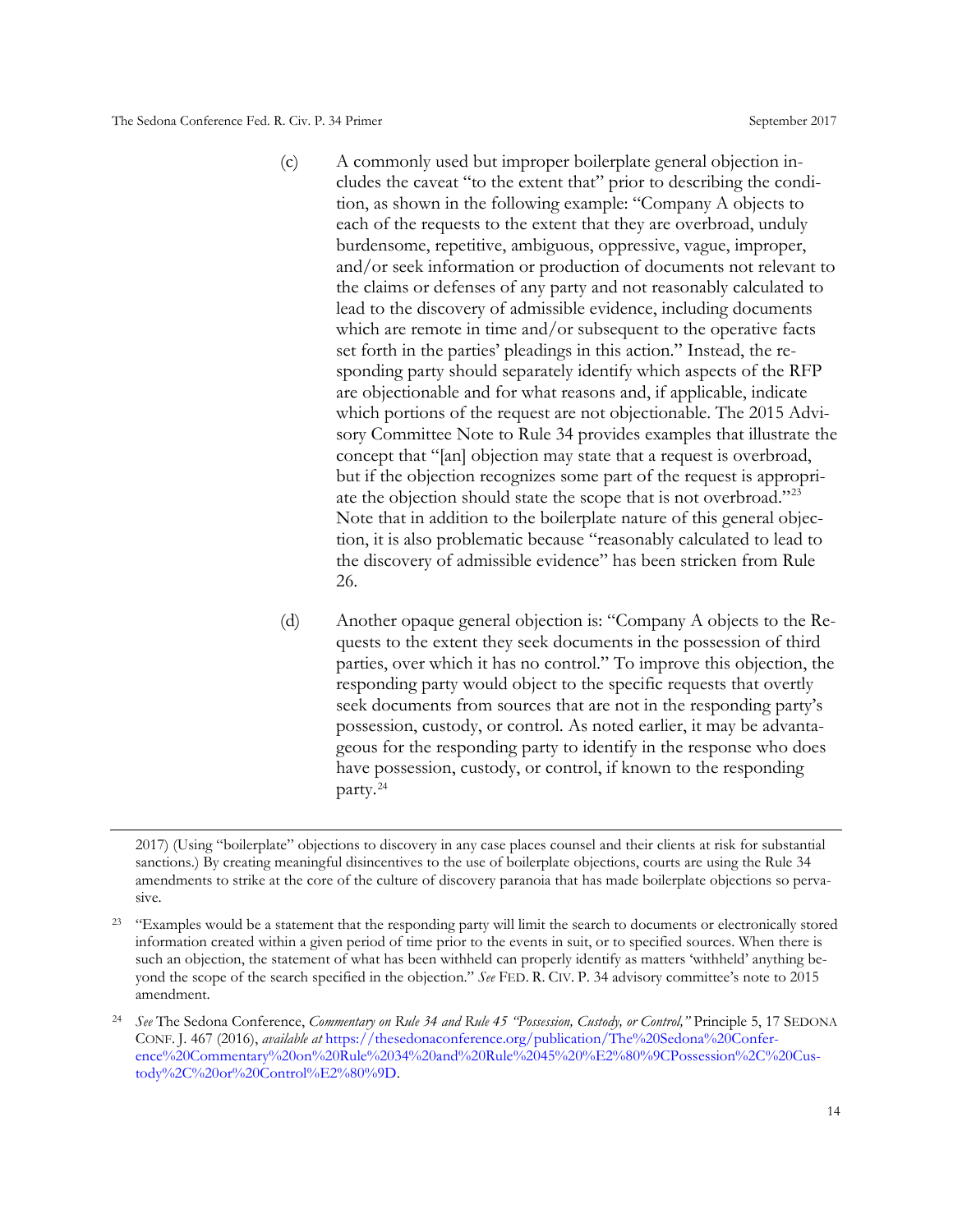- (e) Another problematic general objection is one with a "reservation of rights." Either the Rules or case law give a party a right or they do not, but reserving a right in a discovery response is not likely to create a right where none existed previously. For example: "Company A reserves all objections to the competency, relevance, materiality, privilege, and/or admissibility of documents produced in response to the Requests." Or, "Company A's responses to the Request shall not be construed as an admission that any fact or circumstance alleged in any of the requests occurred or existed or that any responsive document exists or does not exist." These kinds of general objections, without more information about how they apply to a specific request, typically do *not* reserve any rights.
- (f) It would, however, be appropriate to point out and object to general instructions and definitions in RFPs that exceed what is required by the Federal Rules.

<span id="page-20-0"></span>Other than the limited exceptions described above, an objection should be provided in an individual response. Either way, the objection should explain the reason it is being made.

#### **3. Specific Responses and Objections**

- (a) One reason that Rule 34 was revised was to address the uncertainty of what is meant by the commonly used phrase, "subject to and without waiving these objections, [responding party] will produce responsive, non-privileged documents responsive to this request."[25](#page-20-1) Responding parties should ask themselves the following questions when determining how to respond: Does "subject to and without waiving" mean the party is withholding something? If so, what and why? Although the phrase has been part of the discovery lexicon for decades, Rule 34 and the 2015 Advisory Committee Notes explicitly require a responding party to either state what they are withholding because of an objection or, alternatively, describe the scope of the production they are willing to make. The amended Rules require a clarification as to whether documents actually are being withheld on the basis of the objection. The Committee Notes further clarify that the withholding party is not required to specifically identify or log withheld documents and may comply with this requirement by stating the scope of what it will produce, as described in  $III(C)(3)(c)$ , below.
- (b) When stating what is being withheld, the intention is to "alert the other parties to the fact that documents have been withheld and

<span id="page-20-1"></span><sup>25</sup> *See* FED. R. CIV. P. 34 advisory committee's note to 2015 amendment.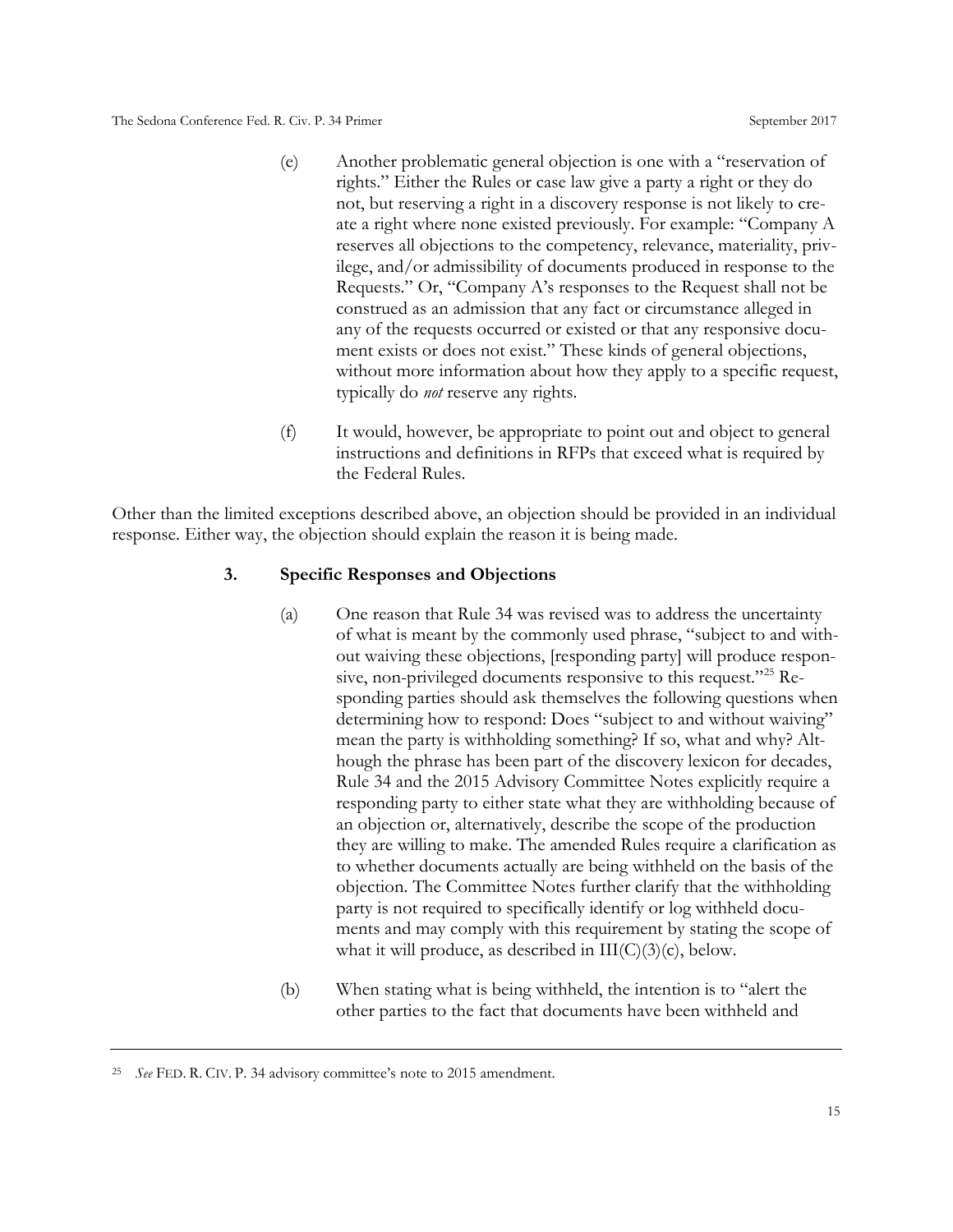thereby facilitate an informed discussion of the objection."[26](#page-21-0) Taking the direct approach is recommended, if possible: "Because the marketing department had no role in the contract negotiations and therefore its documents are not relevant to the claims or defenses in this case, Company A will not search for, collect, or produce documents from the marketing department."[27](#page-21-1)

- (c) When a responding party intends to produce a more limited scope of documents than requested, it can meet Rule 34's requirements by describing the scope of what it is willing to produce, which may include the parameters of a search for documents, such as custodians, sources, date ranges, and search terms (or search methodology).
- (d) Regarding the timing of document productions, a general response that "documents responsive to this request will be produced" is insufficient. Production either must be completed by the time specified in the request or another reasonable time specified in the response.[28](#page-21-2) Here, again, responding parties should ask themselves when will responsive documents be produced? If responsive documents will be produced on a "rolling basis," what does that mean? When rolling productions are necessary, the best practice is to provide a schedule as to what will be produced and when; if that is not possible, the response at least should specify the start and end dates of the production.
- (e) When a responding party is willing to search for some or all of the requested documents but does not yet know if those documents exist and where, it can meet Rule 34's requirements by describing the scope of what it is willing to search for.
- (f) In instances where the full scope of the potential documents and the estimated time for production is not known at the time of the written

<span id="page-21-0"></span><sup>26</sup> FED. R. CIV. P. 34 advisory committee's note to 2015 amendment.

<span id="page-21-1"></span><sup>27</sup> *See, e.g.*, Wal-Mart Stores, Inc., et al. v. Texas Alcoholic Beverage Commission, et al., No. A-15-CV-134-RP, 2017 WL 1322247 (W.D. Tex. April 10, 2017) (where Wal-Mart found a request too broad to merit a search, but also felt there were likely to be some responsive documents somewhere in its network, and so responded that it was withholding documents on the basis of its objection, the Court found that while that may technically be accurate, it is not what the new Rules were after in adding the requirement in Rule 34(b)(2)(C) that "an objection must state whether any responsive materials are being withheld on the basis of the objection." The court suggested that a "more helpful response would have been something along the lines of 'Based on these objections, Wal-Mart has not conducted a search for responsive documents, and while it is likely that some responsive documents may exist, Wal-Mart has not identified any such document, and is not withholding any identified document as a result of these objections.'").

<span id="page-21-2"></span><sup>&</sup>lt;sup>28</sup> FED. R. CIV. P.  $34(b)(1)(B)$ .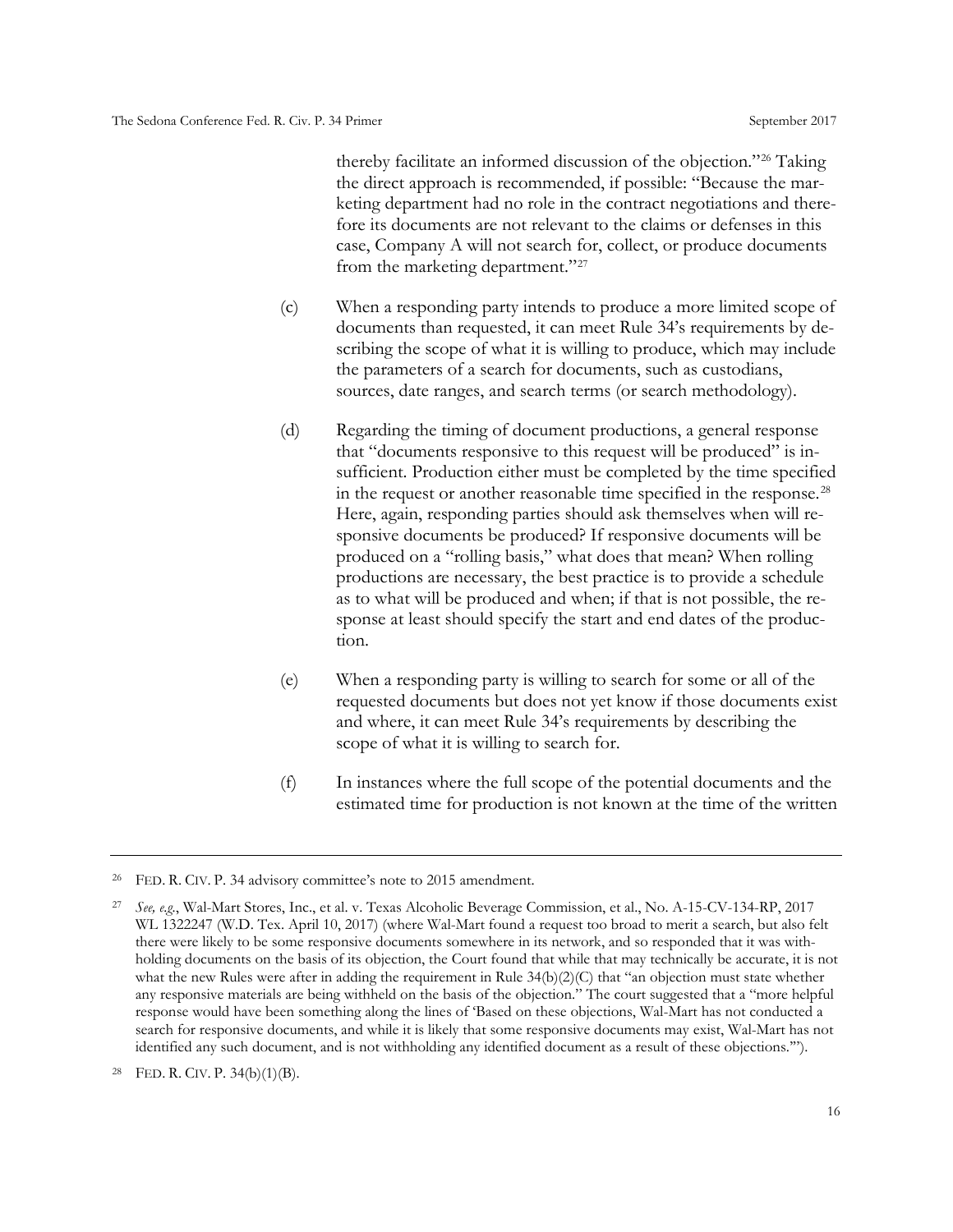responses, the responding party can provide an estimated time for substantial completion and supplement the responses to reflect additional details regarding scope and timing once known.

(g) The responding party should include enough detail as necessary to support the objection, and keep in mind that its objection may have to be justified to the court. Objections on the grounds that a request is vague or ambiguous should explain why, and should be based on a logical interpretation of what is being requested. For example, if a request broadly seeks "any and all documents related to policies" and an objection is on the grounds that it is vague, overly broad, and burdensome, explain why each objection applies and carve out what will be produced: "Responding Party objects to producing any and all documents related to policies on the grounds that the term 'policy' is vague and not limited to the specific claims and defenses raised in this dispute. Moreover, as written, the request could be read to seek all drafts and communications about policies, including emails from thousands of the company's employees who routinely receive emails with updated policies and updates. Searching for emails relating to any and all policies of the company would require an extensive search of all employee emails and would not likely generate information relevant to the claims or defenses in this matter. Responding party will produce final copies of its loan origination policies from 2012–2014 from a network drive used by its Compliance Department to maintain all historical final policies related to loan originations. Responding Party objects to producing any drafts or emails related to policies."

#### **4. Rule 26(g) Certification**

<span id="page-22-0"></span>Responding parties should be mindful that the certification requirement of Rule 26(g) applies to all responses and objections to document requests. *See* Section III(E), *infra*, for more on the requirements of Rule 26(g).

#### <span id="page-22-1"></span>**D. Court Involvement**

While it is best to resolve discovery disputes without court involvement, that cannot always be accomplished. In motion practice regarding the scope of discovery requests, the parties should give the court something to work with. Courts are not likely to engage in a wholesale rewriting of discovery requests and may be hesitant to strike a request in its entirety. If either the requesting or responding party believes that there is an appropriate limitation or structure to a request that makes sense, they should identify that limitation or change in structure for the court. This will allow the court to determine what scope or construction should be considered, and will inform the court with its questions relating to or its ruling on any motion filed. An example is provided below: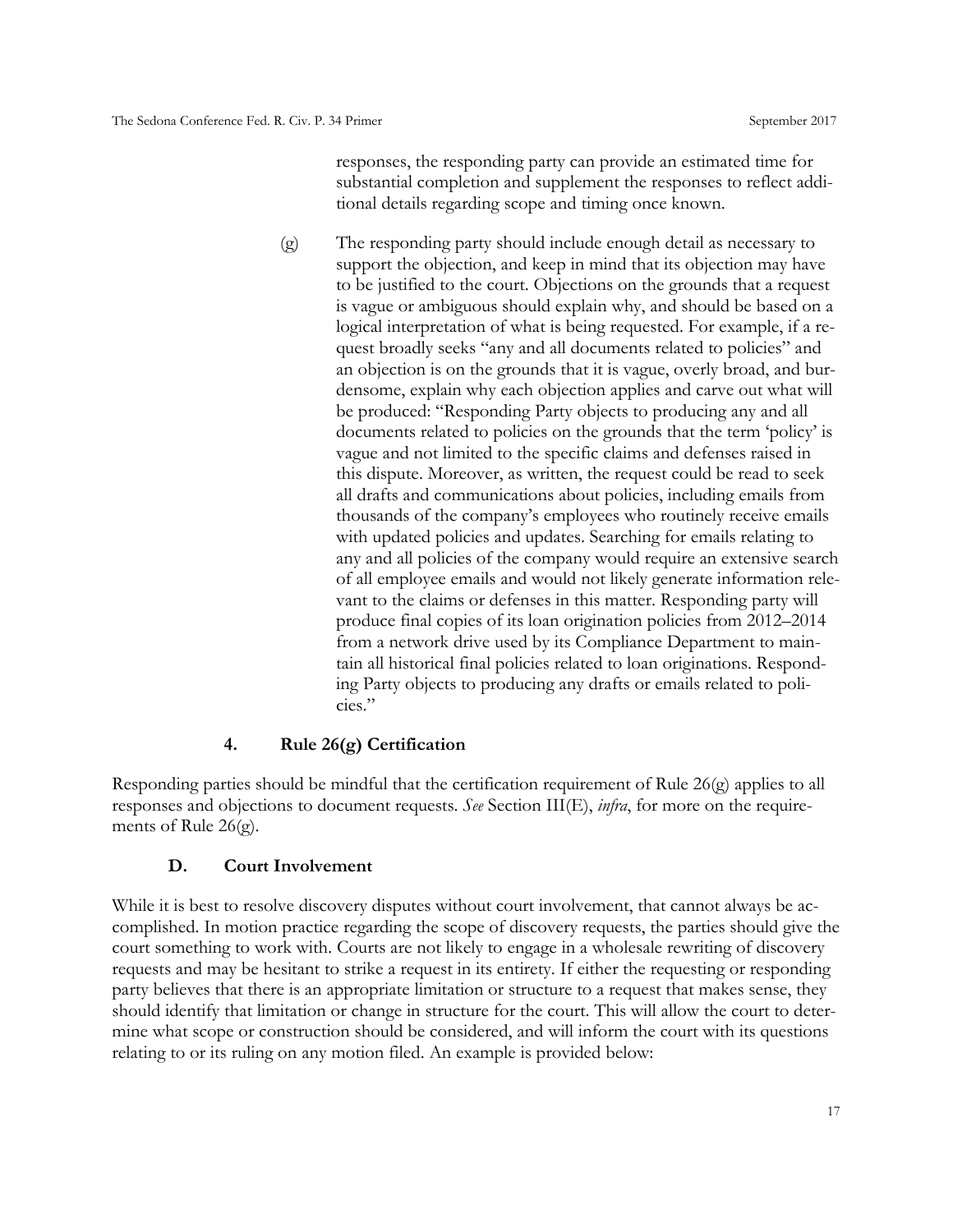*Original Request:* Produce all documents relating to all contracts entered into by the parties.

*Proposed Limited Request:* Produce any contracts entered into between the parties from 2013 to the present.

Although the responding party is not under any affirmative duty to rewrite the requests, it may save significant time and expense if it makes a reasonable proposal for an alternative request, instead of just saying "No." Also, reasonable proposals inform the court of what information a party believes is appropriate, and begins the discussion between the parties and the court that should inform the at-issue discovery and future discovery regarding scope and time frame. Absent the proposed scope and time limitation, the court may not have the information needed to participate in a substantive discussion regarding the discovery motion, which could result in unsatisfying rulings for all parties involved.

Another consideration for court involvement beyond motion practice is the use of informal discovery conferences to resolve disputes, as suggested by Rule  $16(b)(3)(B)(v)$ . Parties should consider requesting that the Court include a provision for such informal conference in the Rule 16(b) scheduling order.

#### **E. Requesting and Responding Parties' Obligations under Rule 26(g)**

<span id="page-23-0"></span>Attorneys failing to comply with the amended Federal Rules could face sanctions under Rule 26(g). Rule 26(g) requires that the requesting and responding attorneys certify that their requests, responses, and objections are consistent with the Rules and are "not interposed for any improper purpose, such as to harass, cause unnecessary delay, or needlessly increase the cost of litigation" and are "neither unreasonable nor unduly burdensome or expensive, considering the needs of the case, prior discovery in the case, the amount in controversy, and the importance of the issues at stake in the ac-tion."<sup>[29](#page-23-1)</sup>

- (A) with respect to a disclosure, it is complete and correct as of the time it is made; and
- (B) with respect to a discovery request, response, or objection, it is:
	- (i) consistent with these rules and warranted by existing law or by a non-frivolous argument for extending, modifying, or reversing existing law, or for establishing new law;
	- (ii) not interposed for any improper purpose, such as to harass, cause unnecessary delay, or needlessly increase the cost of litigation; and

<span id="page-23-1"></span><sup>29</sup> FED. R. CIV. P. 26(g): SIGNING DISCLOSURES AND DISCOVERY REQUESTS, RESPONSES, AND OBJECTIONS

<sup>(1)</sup> *Signature Required; Effect of Signature.* Every disclosure under Rule 26(a)(1) or (a)(3) and every discovery request, response, or objection must be signed by at least one attorney of record in the attorney's own name—or by the party personally, if unrepresented—and must state the signer's address, e-mail address, and telephone number. By signing, an attorney or party certifies that to the best of the person's knowledge, information, and belief formed after a reasonable inquiry: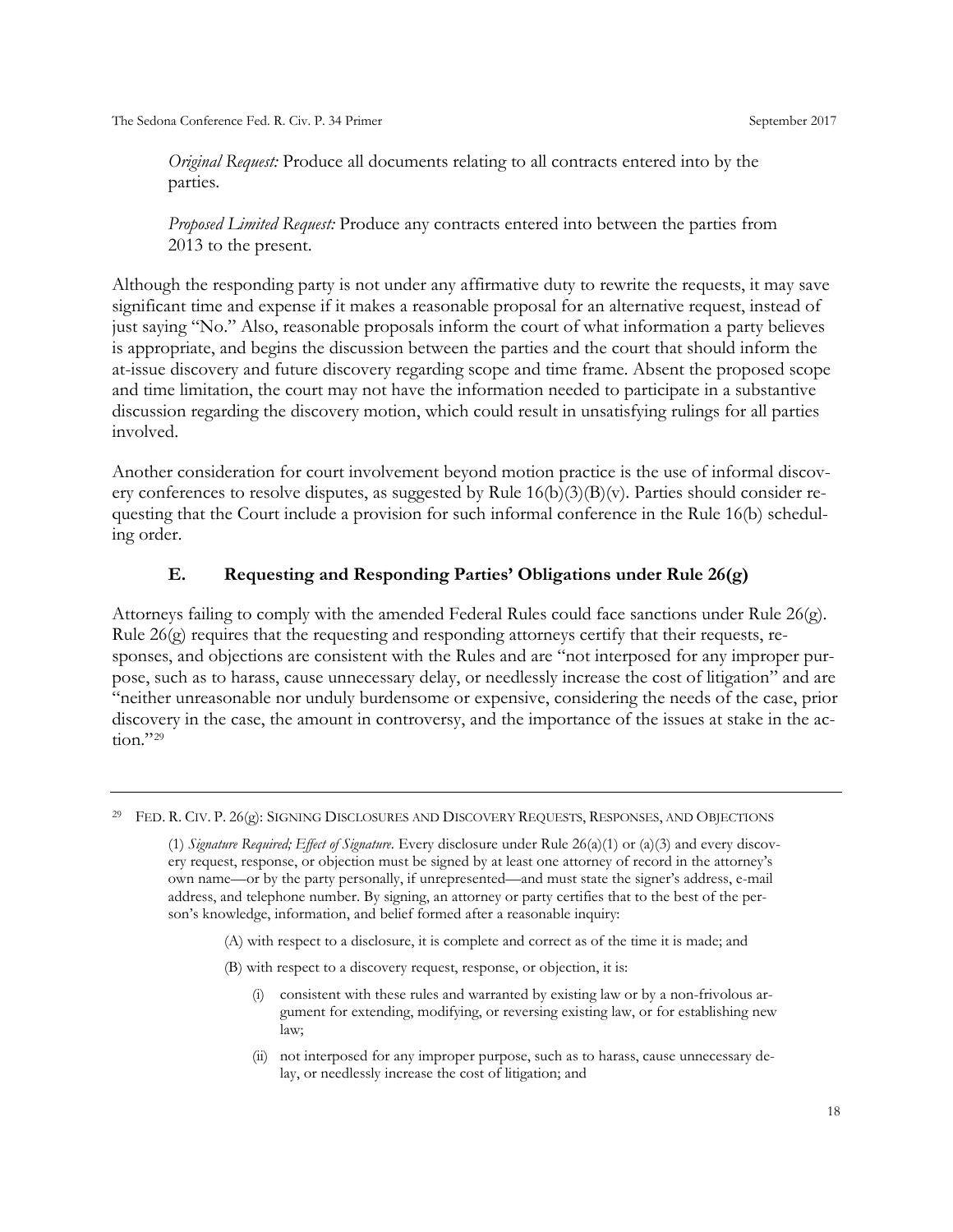According to the language of the rule, Courts "must" impose Rule 26(g) sanctions against requesting parties who seek disproportionate discovery or upon responding parties for attempting to cause unreasonable delay or needlessly increase the cost of litigation without substantial justification.

(2) *Failure to Sign.* Other parties have no duty to act on an unsigned disclosure, request, response, or objection until it is signed, and the court must strike it unless a signature is promptly supplied after the omission is called to the attorney's or party's attention.

(3) *Sanction for Improper Certification.* If a certification violates this rule without substantial justification, the court, on motion or on its own, must impose an appropriate sanction on the signer, the party on whose behalf the signer was acting, or both. The sanction may include an order to pay the reasonable expenses, including attorney's fees, caused by the violation.

<sup>(</sup>iii) neither unreasonable nor unduly burdensome or expensive, considering the needs of the case, prior discovery in the case, the amount in controversy, and the importance of the issues at stake in the action.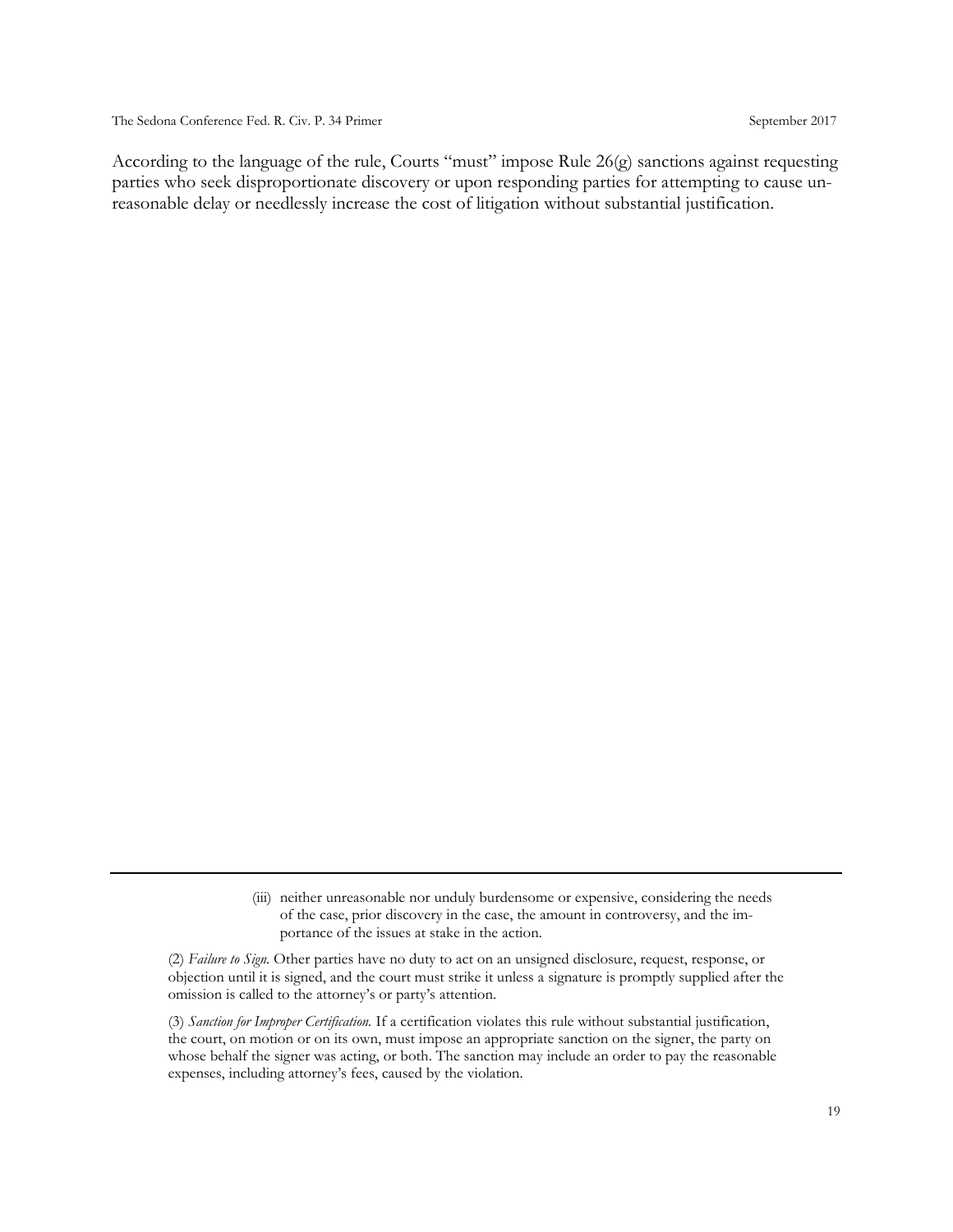#### <span id="page-25-0"></span>**Appendix A: Cases Interpreting the Specificity Requirements in Rule 34 and State Law Equivalents**

#### **Specificity of Requests for Production**

- **1.** Caves v. Beechcraft Corp.**, Case No. 15-CV-125-CVE-PJC, 2016 WL 355491 (N.D. Okla. Jan. 29, 2016)** (denying motion to compel and sustaining defendant's objections to: (i) document requests seeking "any and all" testimony concerning any "other litigation" as "clearly objectionable" because "[n]either Defendants nor the Court should have to guess what Plaintiff is really seeking. Nor is it the Court's job to redraft Plaintiff's discovery requests;" and (ii) document request for "all correspondence between Defendants and any and all regulatory agencies" because such a request "does not identify with reasonable particularity what is being sought" and was unlimited in temporal scope).
- **2.** In re Bard IVC Filters Prod. Liab. Litig., **317 F.R.D. 562, 2016 WL 4943393 (D. Ariz. Sept. 16, 2016)** (rejecting request for communications between defendants' foreign affiliates and foreign regulators based on their "marginal relevance" and clarifying that the proper scope of discoverability is whether evidence is "'relevant to any party's claim or defense,' not whether it is 'reasonably calculated to lead to admissible evidence'").
- **3.** Loop AI Labs, Inc. v. Gatti**, Case No. 15-cv-00798-HSG (DMR) (No Slip Copy Reported in Westlaw) (N.D. Cal. May 6, 2016) (Re: Dkt. Nos. 592, 594)** (denying plaintiff's motion to compel responses to several RFPs because they were "incurably overbroad").
- **4.** Loop AI Labs, Inc. v. Gatti, **Case No. 15-cv-00798-HSG (DMR), 2016 WL 2342128 (N.D. Cal. May 3, 2016) (Re: Dkt. Nos. 547, 518)** (denying defendant's motion to compel supplemental production to several RFPs because "[w]hile the RFP[s] seek[] documents related to [the parties'] allegations, [they are] overbroad and unbounded by subject matter or temporal scope").
- **5.** Morgan Hill Concerned Parents Assoc. v. Cal. Dep't of Ed.**, No. 2:11-cv-3471-KJM-AC, 2016 WL 304564 (E.D. Cal. Jan. 26, 2016)** (denying motion to compel response to document request for documents "constituting, describing or relating to" various categories, including the actual documents sought in discovery, as such requests are too broad and vague to compel production, especially where a large number of documents and a large volume of electronically stored information is involved; and, denying motion to compel document request for "all documents constituting or describing communications between various entities relating to any of the other documents sought," as being "overbroad on its face").
- **6.** Vailes v. Rapides Parish School Bd.**, Civil Action No. 15-429, 2016 WL 744559 (W.D. La. Feb. 22, 2016)** (denying motion to compel RFP that asks defendants to provide "[a] copy of all records, reports, writings, notes, documents, memoranda, emails, photographs, videotapes, text messages, tape recordings, or other statements, recordings, or communications in response to Plaintiff's First Set of Interrogatories directed to each and every Defendant," because such a request "does not meet Rule 34's reasonable particularity standard").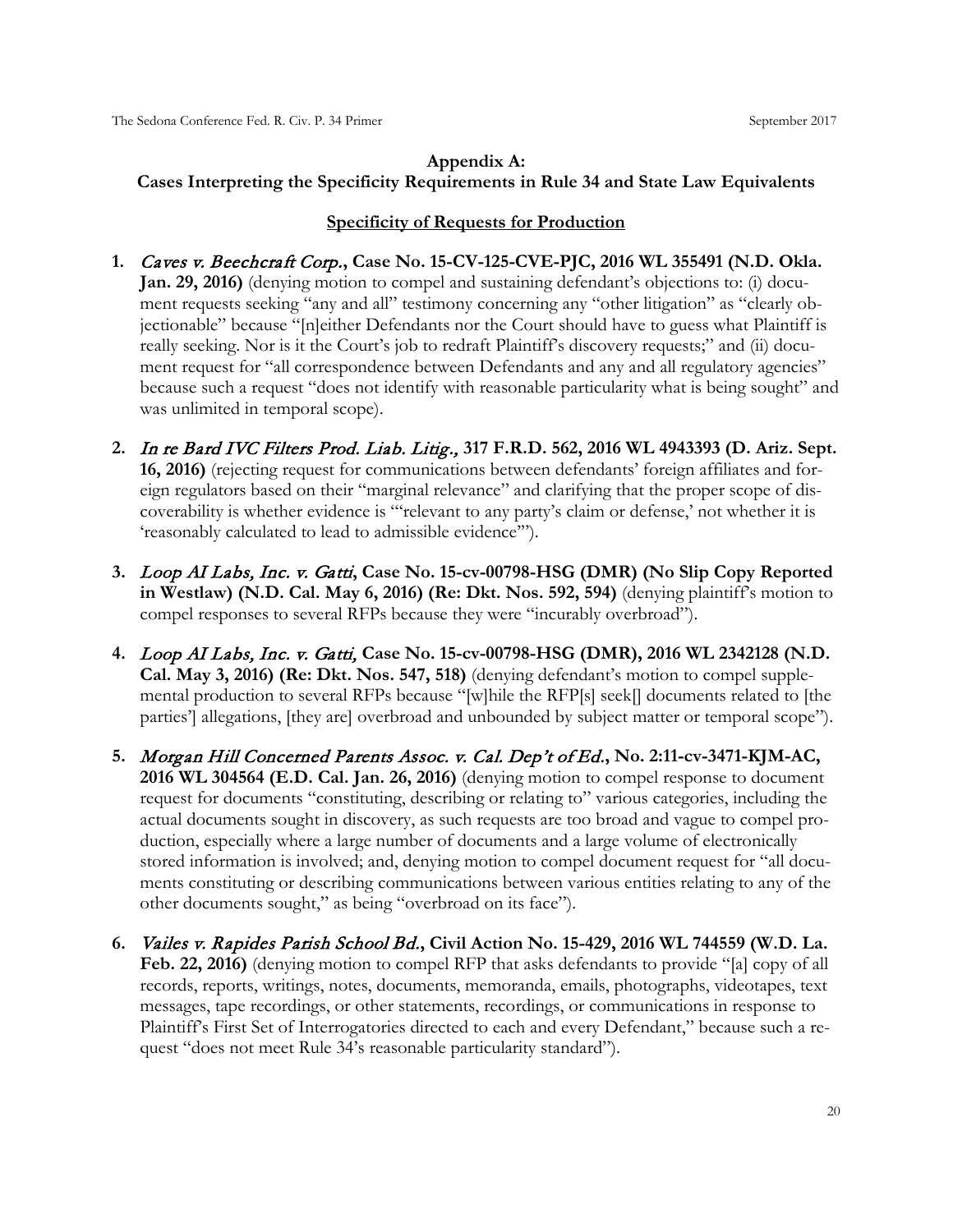**7.** Ye v. Cliff Veissman, Inc.**, No. 14-cv-01531, 2016 WL 950948 (N.D. Ill. Mar. 7, 2016)** (document request for "[a] full archive of any documents, notes, messages, photographs, or any other information from any social media account held by the decedent [and by any next of kin of the decedent], including an archive from any Facebook account . . . from 2007 until the date of [the decedent's] death [in 2013]" was not reasonably tailored to a reasonable time period before the death of plaintiff's decedent or to content that is relevant to a claim or defense in the case; however, offering defendant opportunity to reformulate their request because "[t]here is no dispute that *some* of the decedent's and her next of kin's social media profiles contain information that is relevant to a claim or defense in this lawsuit") (emphasis in original).

#### **Specificity of Objections**

- **1.** Arrow Enterprise Computing Solutions, Inc. v. BlueAlly, LLC**, No. 5:15-CV-00037-FL, 2016 WL 4287929 (E.D.N.C. Aug. 15, 2016)** (deeming defendants' objections waived because they "are nothing more than boilerplate objections: they fail to specify why the requested documents are not relevant to a party's claim or defense and not proportional to the needs of the case. Instead, they simply regurgitate the amended version of Rule 26(b)(1) of the Federal Rules of Civil Procedure"; yet applying the incorrect standard for relevancy ("reasonably calculated to lead to the discovery of admissible evidence").
- **2.** Brown v. Dobler**, No. 1:15-cv-00132, 2015 WL 9581414 (D. Idaho Dec. 29, 2015)** (noting "[d]efendants utterly failed to answer any question, and instead simply cut and pasted the same or similar objection in response to each discovery request," but also "some of Plaintiff's requests are overly broad, and [the court] will not require Defendants to . . . produce documents seeking clearly irrelevant information or information outside a reasonable period of time," and holding defendants may limit their responses in accordance with examples given in the Court's Order, and "advising" defendants to review amended Fed. R. Civ. P. 34(b), which requires the objecting party to state whether responsive materials are being withheld on the basis of the objection, and permit inspection of any other documents not subject to the objection).
- **3.** Douglas v. Kohl's Department Stores**, Case No: 6:15-cv-1185-Orl-22TBS, 2016 WL 1588651 (M.D. Fla. Apr. 20, 2016)** (overruling defendant's general objections, which "do not explain why the requests are irrelevant, overbroad, or otherwise objectionable" under amended Fed. R. Civ. P. 34(b)(2)(B), and awarding legal expenses, including attorney's fees, to prosecute the motion to compel for, among other reasons, failing to comply with amended Fed. R. Civ. P.  $34(b)(2)(C)$  by stating whether responsive materials are being withheld on the basis of a privilege).
- **4.** FDIC, as Receiver for AmTrust Bank Plaintiff, v. Ark-La-Tex Financial Services, LLC d/b/a Benchmark Mortgage**, Case No. 1:15 CV 2470, 2016 WL 3460236 (N.D. Ohio June 24, 2016)** (awarding attorney's fees, in part, because plaintiff's responses to RFPs "are all made subject to its sixteen general objections and do not make clear which specific objection or objections each response relies on," and instructing, "Going forward . . . the parties may not rely on a laundry-list of general objections for withholding documents but may instead only withhold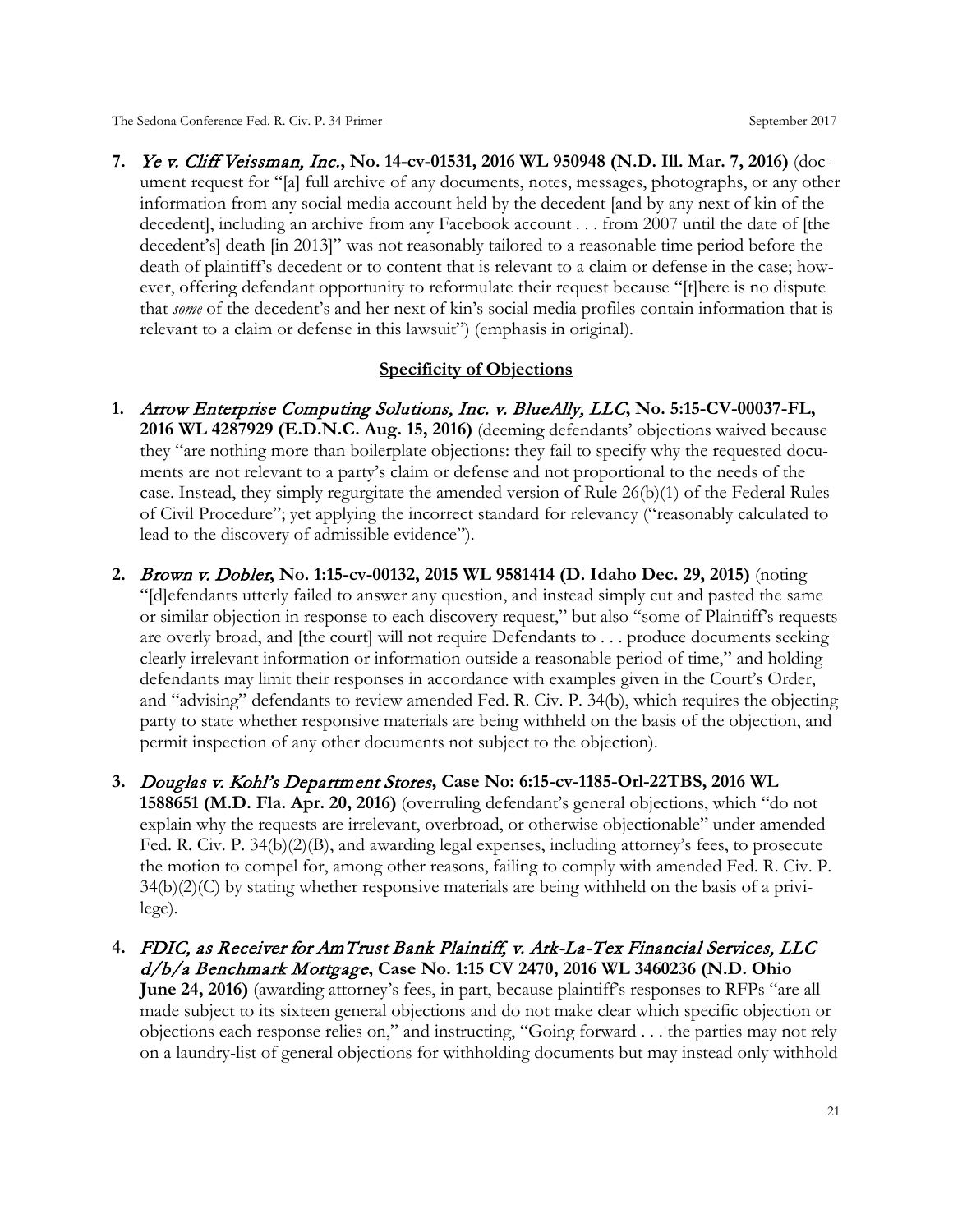documents based on specific objections," because the purpose of the amendment to Fed. R. Civ. P.  $34(b)(2)(c)$  is to "end the confusion that frequently arises when a producing party states several objections and still produces information, leaving the requesting party uncertain whether any relevant and responsive information has been withheld on the bases of the objections").

- **5.** Fischer v. Forrest**, No. 14 Civ. 01304, 2017 WL 773694 (S.D.N.Y. Feb. 28, 2017)** (Any discovery response that does not comply with Rule 34's requirement to state objections with specificity (and to clearly indicate whether responsive material is being withheld on the basis of objection) will be deemed a waiver of all objections (except as to privilege).).
- **6.** Grodzitsky v. Am. Honda Motor Co**., No. CV121142SVWPLAX, 2017 WL 2616917, at \*4 (C.D. Cal. June 13, 2017)** (Where responding party objected, but despite repeated requests from requesting party refused to indicate whether documents were being withheld on the basis of objections, Court applied amended Rule 34 and ordered responding party to provide, within 14 days, "a declaration signed under penalty of perjury by a corporate officer or director attesting that . . . no documents or information have been withheld on the basis of the objections . . . , if indeed that is the case," or alternatively, if documents have been withheld, "then [responding party] must so state, and specify the withheld documents.").
- **7.** In re: Adkins Supply, Inc., Ries v. Ardinger**, Case No. 11-10353-RLJ-7, Adversary No. 14- 01000, Civil Action No. 1:14-CV-095-C, 2016 WL 4055013 (U.S. Bankr. Ct., N.D. Tex. Jul. 26, 2016)** (Defendants responded to 41 of 42 RFPs with general objections. In response to a motion to compel, the court overruled the general objections and ordered production within 15 days stating, "Broad-based, non-specific objections are almost impossible to assess on their merits, and fall woefully short of the burden that must be borne by a party making an objection to an interrogatory or document request. . . . Federal courts are quick to express their disdain for such tactics by waiving all general objections.").
- **8.** Kissing Camels Surgery Center, LLC v. Centura Health Corp.**, No. 12-cv-03012, 2016 WL 277721 (D. Colo. Jan. 22, 2016)** (noting many of defendants' RFPs "are improper on their face as omnibus requests," but also "Plaintiffs' boilerplate objections are no better. . . . As far at the court can tell, Plaintiffs fail to provide any specificity to their objections, including their objection that they have already produced responsive documents").
- **9.** Liguria Foods, Inc. v. Griffith Labs, Inc**., No. 14 Civ. 3041, 2017 WL 976626 (N.D. Ia. Mar. 14, 2017) (N.D. Iowa March 14, 2017)** (Using "boilerplate" objections to discovery in any case places counsel and their clients at risk for substantial sanctions.).
- **10.** Loop AI Labs, Inc. v. Gatti**, Case No. 15-cv-00798-HSG (DMR) (No Slip Copy Reported in Westlaw) (N.D. Cal. May 6, 2016) (Re: Dkt. Nos. 592, 594)** (RFP responses "which do not state whether any responsive materials are being withheld on the basis of objections" are improper; ordering supplementation within seven days to comply with amended Rule 34(b)(2).).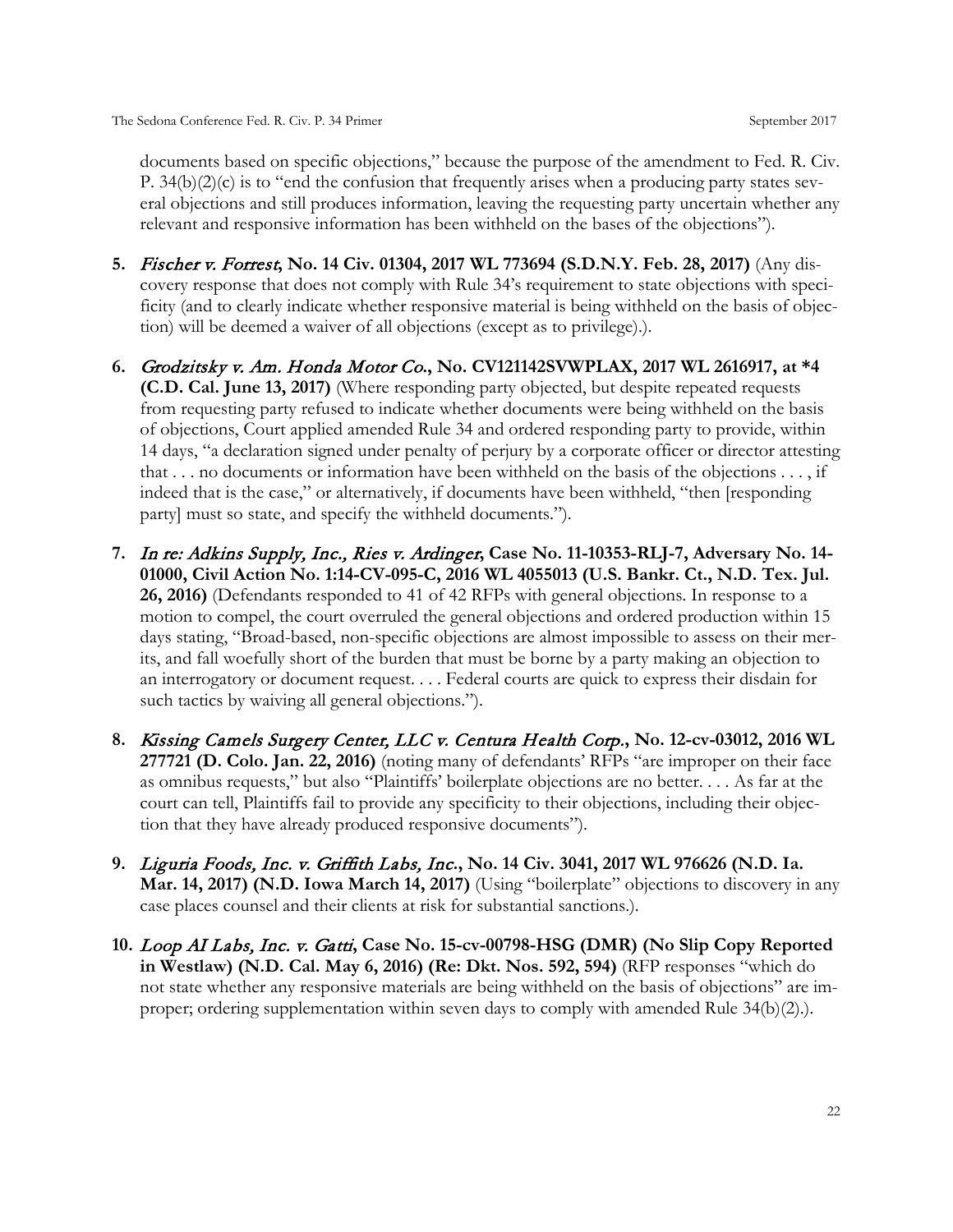- **11.** Moser v. Holland**, No. 2:14-cv-02188-KJM-AC, 2016 WL 426670 (E.D. Cal. Feb. 3, 2016)** (granting plaintiff's motion to compel because "(1) defendants do not oppose it, and (2) defendants' initial responses included only boilerplate objections barred by Rule 33 and 34," and awarding sanctions of \$1,998.00 for the cost to bring the motion stating, "The court sympathizes with defense counsel's difficulties in communicating with [his client], but this does not excuse delaying compliance with discovery obligations until the discovery period is almost over and plaintiff has no choice but to incur the costs of filing a motion to compel").
- **12.** Rosalez Funez v. E.M.S.P., LLC**, Civil Action No. 16-1922, 2016 WL 5337981 (E.D. La. Sept. 23, 2016)** (without citing amended Rule 34, striking defendants' general objections to plaintiff's requests for production).
- **13.** Rowan v. Sunflower Elec. Power Corp., Case No. 15-cv-9227-JWL-TJJ, **2016 WL 3743102 (D. Kan. July 13, 2016)** (Defendant's response to plaintiff's RFPs which stated "the limits that controlled its search for responsive documents" complied with amended Rule 34: "[T]he Advisory Committee's note makes clear that [defendant's] response are sufficient to put Plaintiff on notice that [defendant] withheld documents in connection with its objection. Rule 34 does not require [defendant] to provide a detailed description or log of the documents withheld.").
- **14.** Vilia Polycarpe v. Seterus, Inc., **No. 6:16-cv-1606-Orl-37TBS, 2017 WL 2257571 (M.D. Fla. May 23, 2017)** (overruling "general objections" and boilerplate objections that requests were "vague" and "ambiguous" and finding that responding to discovery "subject to" or notwithstanding" objections "preserves nothing and wastes the time and resources of the parties and the court").
- **15.** Wal-Mart Stores, Inc. v. Texas Alcoholic Beverage Commission**, No. A-15-CV-134-RP, 2017 WL 1322247 (W.D. Tex. April 10, 2017)** (Where Wal-Mart found a request too broad to merit a search, but also felt there were likely to be some responsive documents somewhere in its network, and so responded that it was withholding documents on the basis of its objection, the Court found that while that may technically be accurate, it is not what the new Rules were after in adding the requirement in Rule  $34(b)(2)(C)$  that "an objection must state whether any responsive materials are being withheld on the basis of the objection." A more helpful response would have been something along the lines of, "Based on these objections, Wal-Mart has not conducted a search for responsive documents, and while it is likely that some responsive documents may exist, Wal-Mart has not identified any such document, and is not withholding any identified document as a result of these objections.").